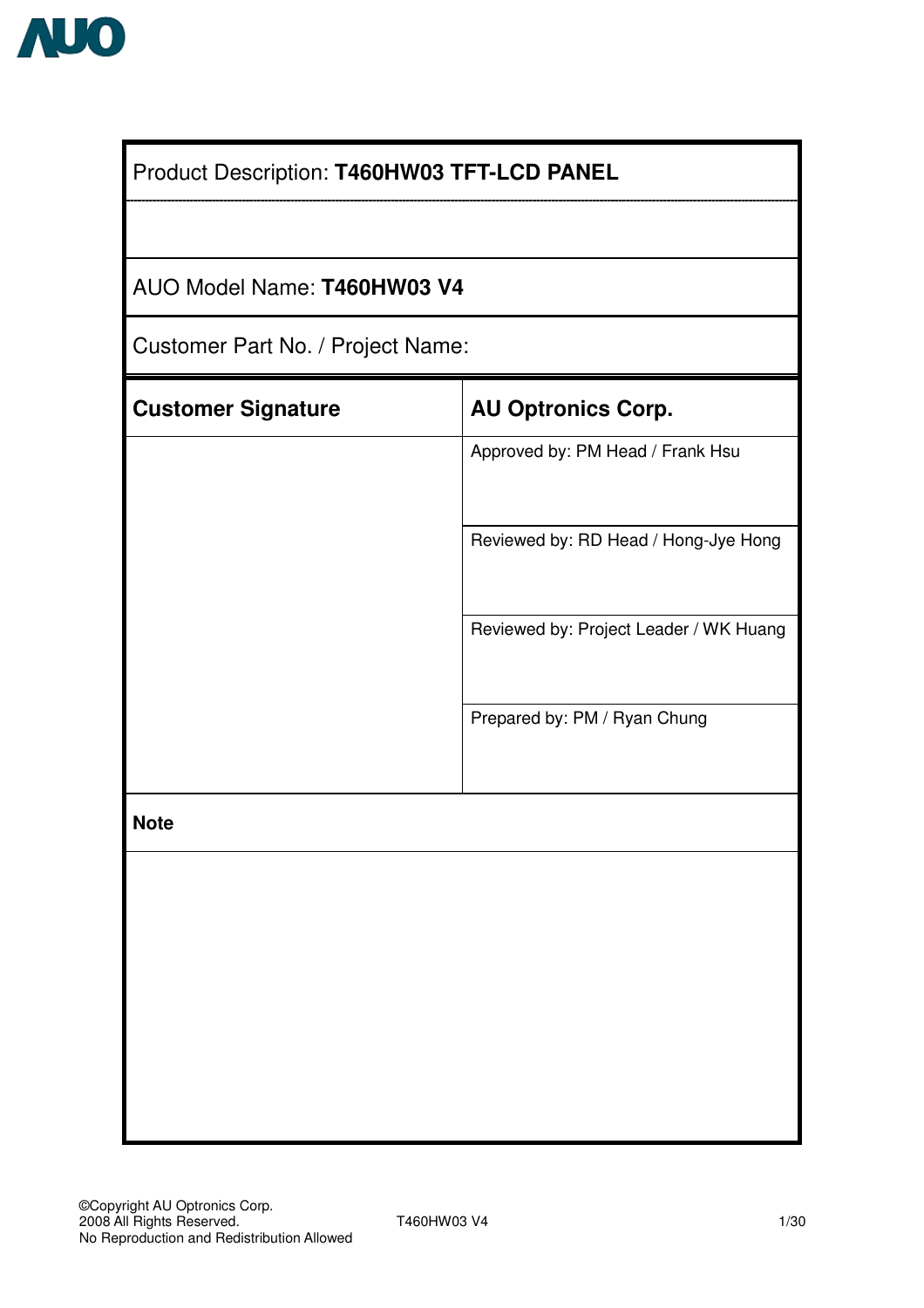

**Document Version: 0.0 Date: 2008/10/01**

**Product Functional Specification** 

**46" Full HD Color TFT-LCD Module Model Name: T460HW03 V4** 

 **(\*) Preliminary Specification () Final Specification**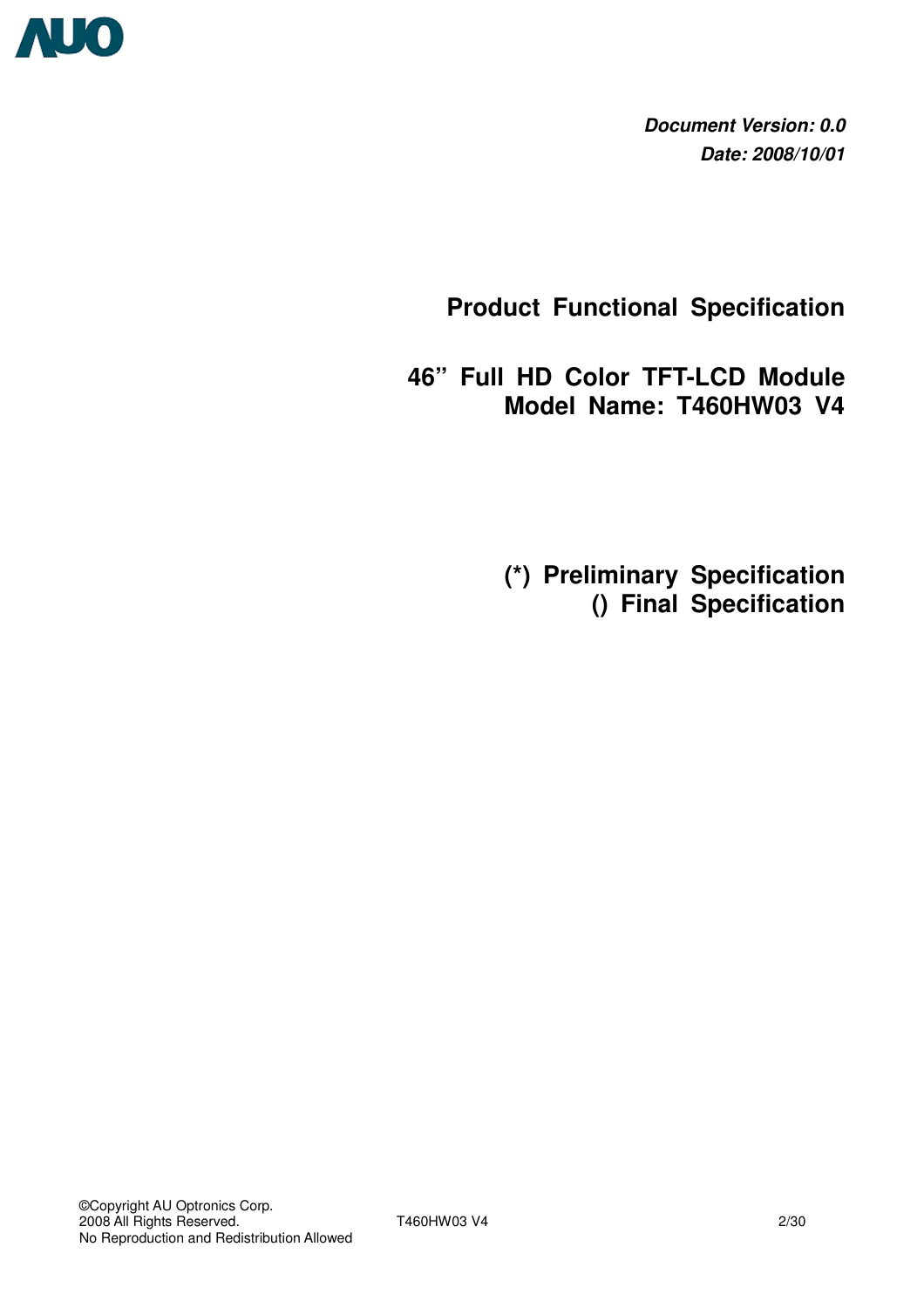

# **Contents**

| <b>No</b>      |                                       |
|----------------|---------------------------------------|
|                | <b>CONTENTS</b>                       |
|                | <b>RECORD OF REVISIONS</b>            |
| $\mathbf{1}$   | <b>GENERAL DESCRIPTION</b>            |
| $\overline{c}$ | ABSOLUTE MAXIMUM RATINGS              |
| 3              | <b>ELECTRICAL SPECIFICATION</b>       |
| $3 - 1$        | ELECTRIACL CHARACTERISTICS            |
| $3 - 2$        | <b>INTERFACE CONNECTOR</b>            |
| $3 - 3$        | SIGNAL TIMING SPECIFICATION           |
| $3 - 4$        | <b>SIGNAL TIMING WAVEFORM</b>         |
| $3-5$          | <b>COLOR INPUT DATA REFERENCE</b>     |
| $3-6$          | <b>POWER SEQUENCE</b>                 |
| $3 - 7$        | <b>BACK LIGHT POWER SPECIFICATION</b> |
| 4              | <b>OPTICAL SPECIFICATION</b>          |
| 5              | <b>MECHANICAL CHARACTERISTICS</b>     |
| 6              | Reliability                           |
| 7              | INTERNATIONAL STANDARD                |
| 8              | <b>PACKING</b>                        |
| 9              | <b>PRECAUTION</b>                     |
|                |                                       |
|                |                                       |
|                |                                       |
|                |                                       |
|                |                                       |
|                |                                       |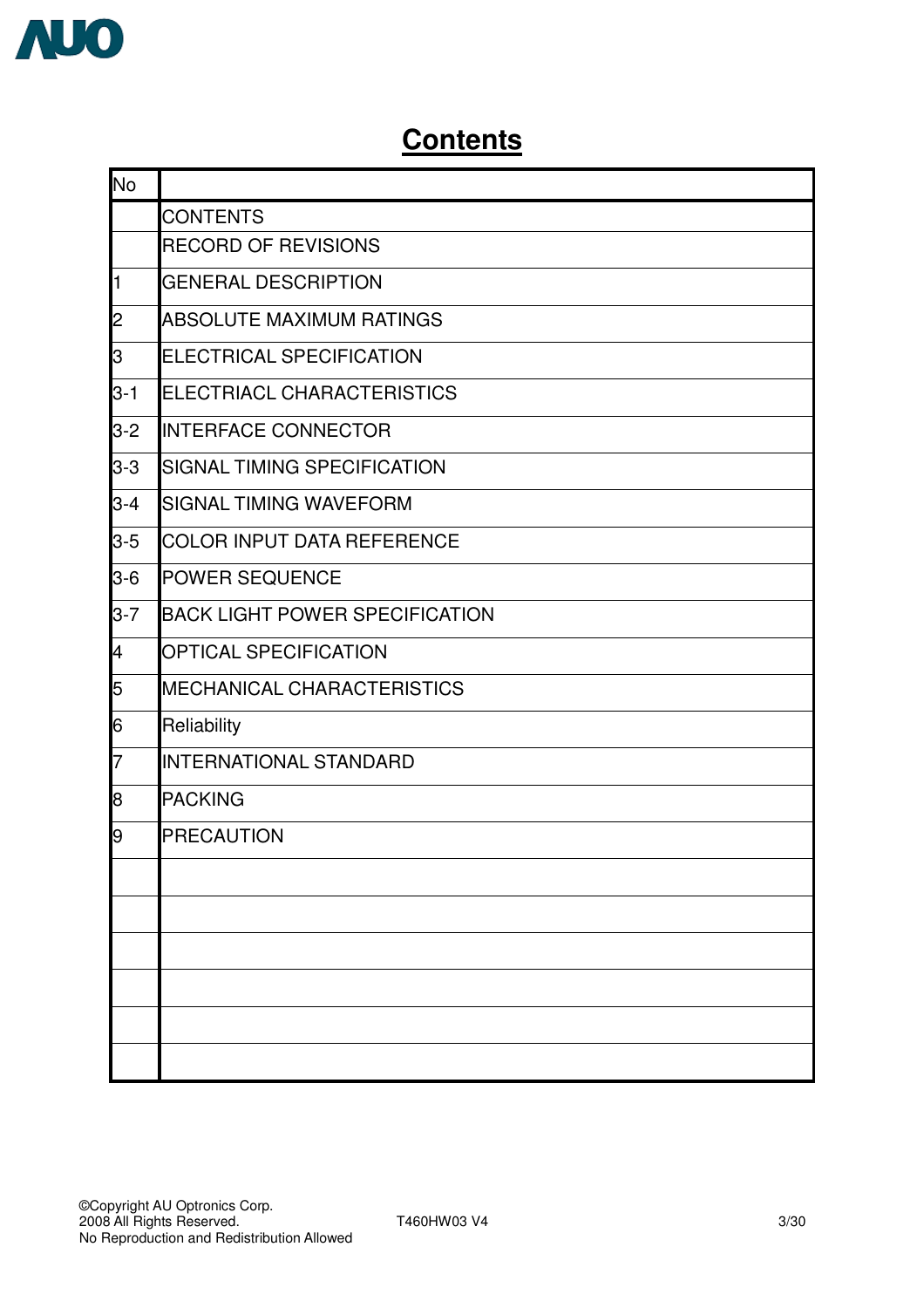

# **Record of Revision**

| Version | Data      | Page. | Old Description | New Description | Remark                  |
|---------|-----------|-------|-----------------|-----------------|-------------------------|
| $0.0\,$ | 2008/10/1 |       | First release   | N/A             | $\mathsf{N}/\mathsf{A}$ |
|         |           |       |                 |                 |                         |
|         |           |       |                 |                 |                         |
|         |           |       |                 |                 |                         |
|         |           |       |                 |                 |                         |
|         |           |       |                 |                 |                         |
|         |           |       |                 |                 |                         |
|         |           |       |                 |                 |                         |
|         |           |       |                 |                 |                         |
|         |           |       |                 |                 |                         |
|         |           |       |                 |                 |                         |
|         |           |       |                 |                 |                         |
|         |           |       |                 |                 |                         |
|         |           |       |                 |                 |                         |
|         |           |       |                 |                 |                         |
|         |           |       |                 |                 |                         |
|         |           |       |                 |                 |                         |
|         |           |       |                 |                 |                         |
|         |           |       |                 |                 |                         |
|         |           |       |                 |                 |                         |
|         |           |       |                 |                 |                         |
|         |           |       |                 |                 |                         |
|         |           |       |                 |                 |                         |
|         |           |       |                 |                 |                         |
|         |           |       |                 |                 |                         |
|         |           |       |                 |                 |                         |
|         |           |       |                 |                 |                         |
|         |           |       |                 |                 |                         |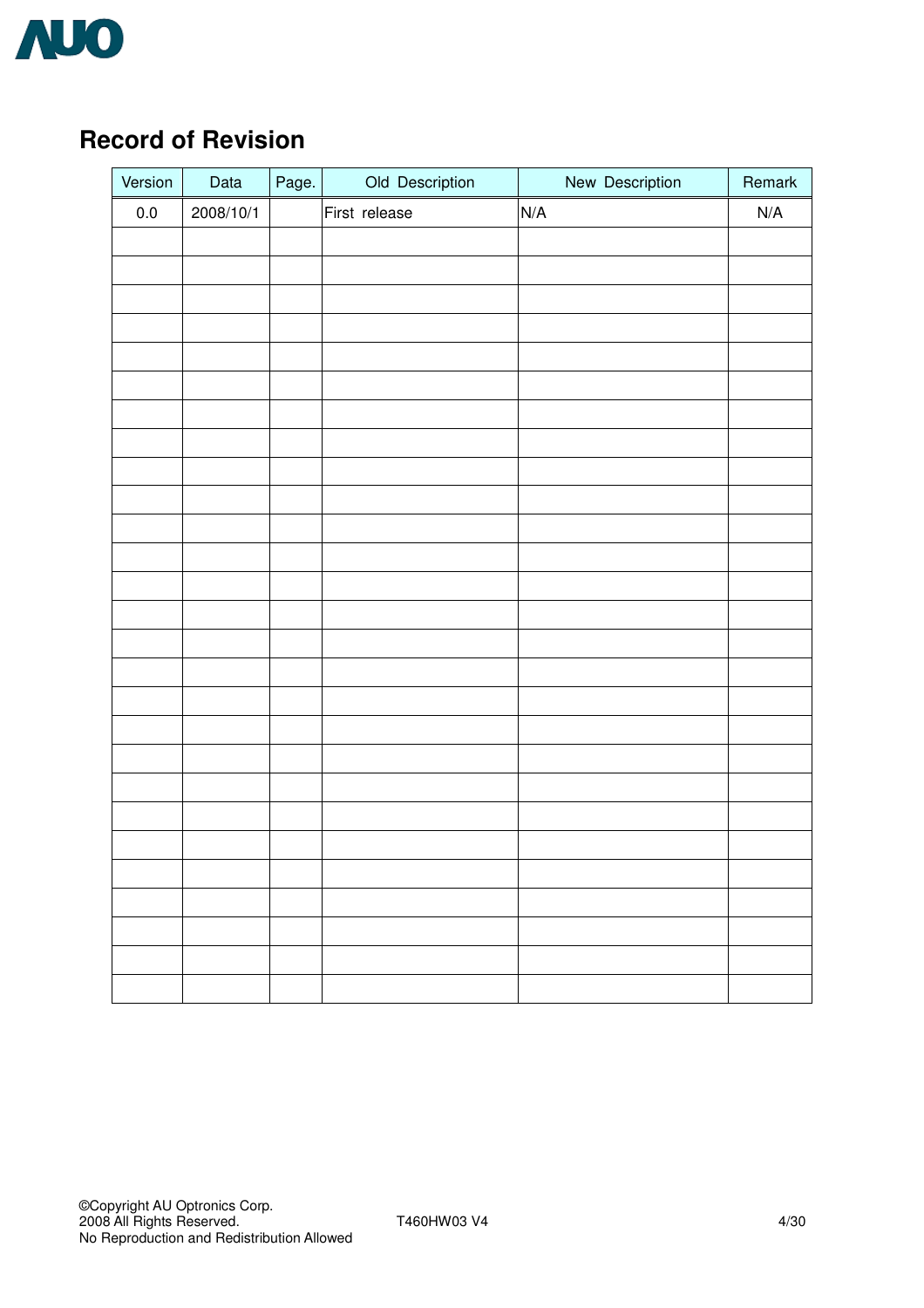

# **1. General Description**

This specification applies to the 46 inch Color TFT-LCD Module T460HW03 V4. This LCD module has a TFT active matrix type liquid crystal panel 1920x1080 pixels, and diagonal size of 46 inch. This module supports Full HD mode (Non-interlace).

Each pixel is divided into Red, Green and Blue sub-pixels or dots which are arranged in vertical stripes. Gray scale or the brightness of the sub-pixel color is determined with a 8-bit gray scale signal for each dot.

The T460HW03 V4 has been designed to apply the 8-bit 2 channel LVDS interface method. It is intended to support displays where high brightness, EBU Gamut (72% NTSC), wide viewing angle, and high color depth are very important.

The T460HW03 V4 backlight unit is using inverter-less solution (inductor type balance board), and need to be powered by integrated power system by customers.

| <b>Items</b>              | Specification                              | Unit   | <b>Note</b>        |
|---------------------------|--------------------------------------------|--------|--------------------|
| <b>Active Screen Size</b> | 46                                         | inches | Diagonal           |
| Display Area              | $1018.08(H) \times 572.67(V)$              | mm     |                    |
| <b>Outline Dimension</b>  | $1083.0(H) \times 627.0(V) \times 54.1(D)$ | mm     | With Balance Board |
| Driver Element            | a-Si TFT active matrix                     |        |                    |
| <b>Display Colors</b>     | 16.7M                                      | Colors |                    |
| Color Gamut               | 72                                         | %      | <b>NTSC</b>        |
| Number of Pixels          | 1920 x 1080                                | Pixel  |                    |
| <b>Pixel Arrangement</b>  | <b>RGB</b> vertical stripe                 |        |                    |
| <b>Pixel Pitch</b>        | 0.53025                                    | mm     |                    |
| Display Mode              | Normally Black                             |        |                    |
| <b>Surface Treatment</b>  | Haze 12%, 3H                               |        |                    |
| RoHS                      | RoHS compliance                            |        |                    |

### **\* General Information**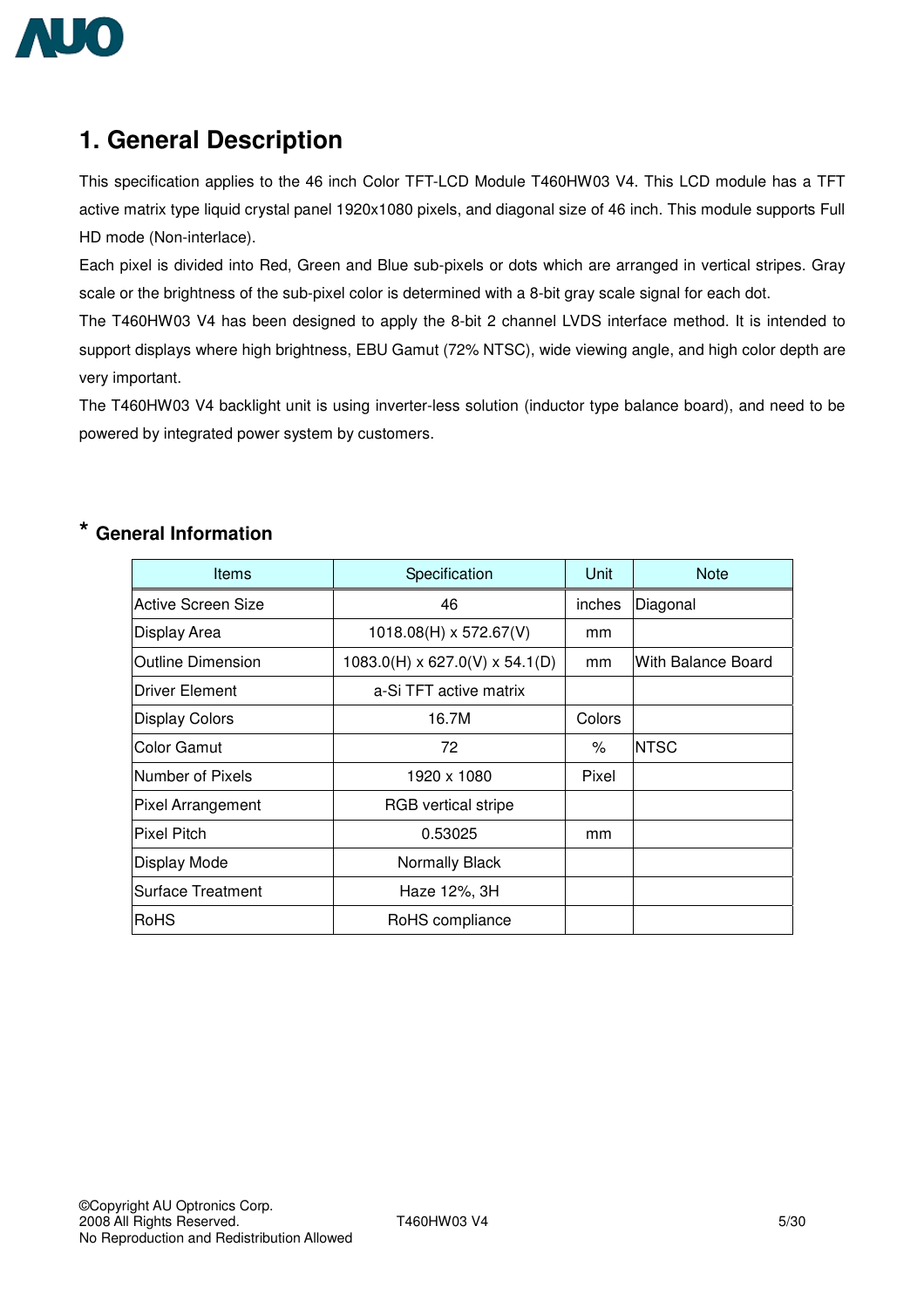

# **2. Absolute Maximum Ratings**

| <b>Item</b>                  | Symbol                       | Min.         | Max   | Unit     | <b>Note</b>    |
|------------------------------|------------------------------|--------------|-------|----------|----------------|
| Logic/LCD Drive Voltage      | $V_{DD}$                     | $-0.3$       | 14.0  | $V_{DC}$ |                |
| Input Voltage of Signal      | $V_{\text{IN}}$              | $-0.3$       | 3.6   | $V_{DC}$ |                |
| <b>Operating Temperature</b> | $T_{OP}$                     | $\mathbf{0}$ | $+50$ | ℃        | $\overline{2}$ |
| <b>Operating Humidity</b>    | $H_{OP}$                     | 10           | 90    | %RH      | $\overline{2}$ |
| Storage Temperature          | $T_{ST}$                     | $-20$        | $+60$ | ℃        | 2              |
| <b>Storage Humidity</b>      | $H_{ST}$                     | 10           | 90    | %RH      | 2              |
| Panel Surface Temperature    | $T_{\scriptstyle\text{SUR}}$ |              | $+65$ | °C       | $\overline{2}$ |
| Shock (non-operation)        | $\pm x, \pm y$               |              | 40    | G        | 3              |
| Shock (non-operation)        | ±z                           |              | 30    | G        | 3              |
| Vibration (non-operation)    |                              |              | 1.5   | G        | 4              |

The followings are maximum values which, if exceeded, may cause faulty operation or damage to the unit

Note 1: Duration  $=$  50ms

- Note 2: Maximum Wet-Bulb should be 39 °C and no condensation. The relative humidity must not exceed 90% non-condensing at temperatures of 40 °C or less. At temperatures greater than 40 °C, the wet bulb temperature must not exceed 39°C.
- Note 3: Sine wave, 11ms, direction: ±x, ±y, ±z (one time each direction)
- Note 4: Wave form: random, vibration level: 1.5G RMS, Bandwidth: 10--300Hz Duration: X, Y, Z 30min (one time each direction)



©Copyright AU Optronics Corp. 2008 All Rights Reserved. T460HW03 V4 6/30 No Reproduction and Redistribution Allowed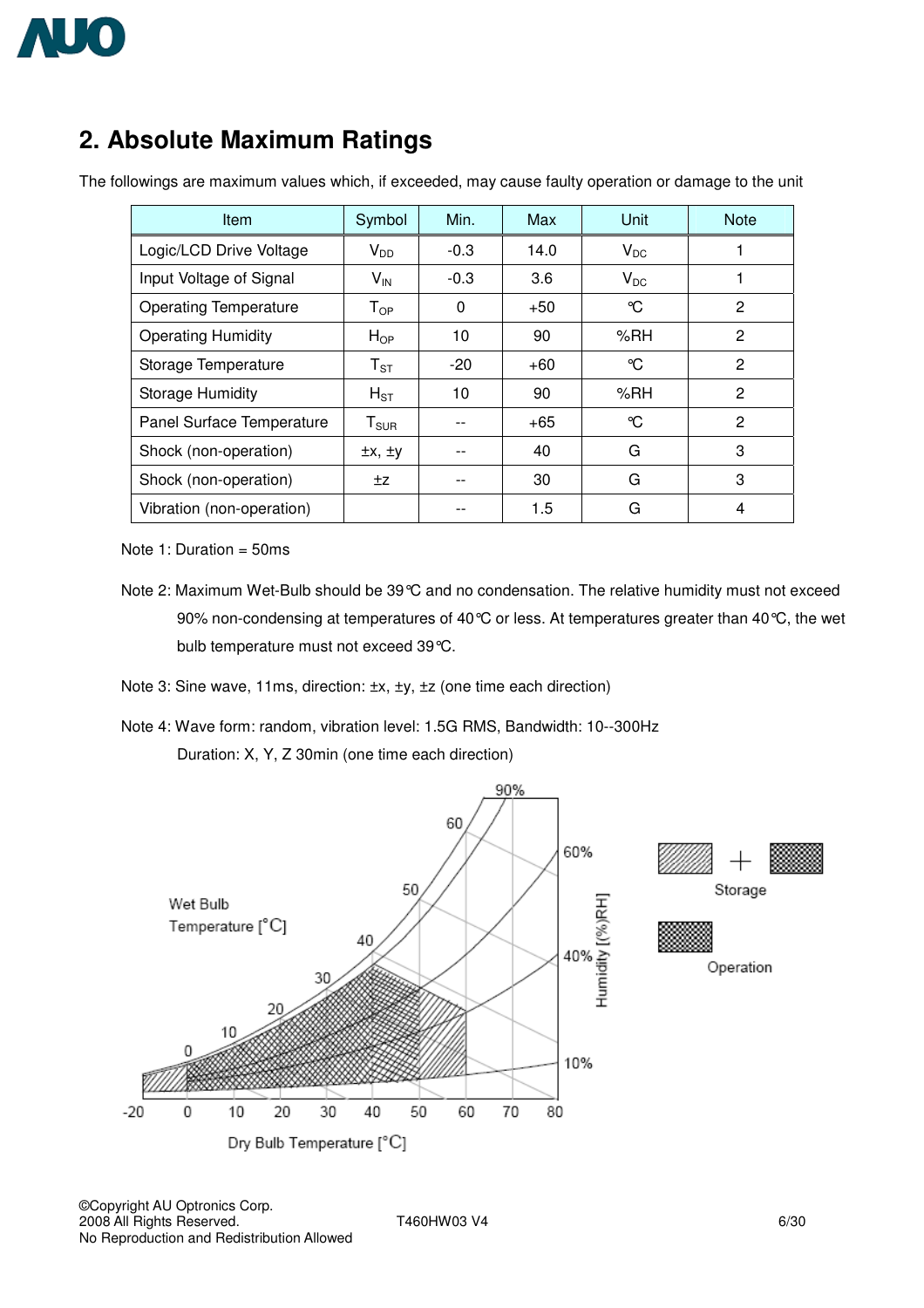

# **3. Electrical Specification**

The T460HW03 V4 requires two power inputs. One is employed to power the LCD electronics and to drive the TFT array and liquid crystal. The second input, which powers the CCFL, is typically generated by an integrate power (I/P) system.

### **3.1 Electrical Characteristics**

|                                    | Parameter                                   | Symbol           |          | Value      | Unit       | <b>Note</b>    |   |  |
|------------------------------------|---------------------------------------------|------------------|----------|------------|------------|----------------|---|--|
|                                    |                                             |                  | Min.     | Typ.       | Max        |                |   |  |
| Power Supply Input Voltage         |                                             | $V_{DD}$         | 10.8     | 12.0       | 13.2       | $V_{DC}$       |   |  |
| Power Supply Input Current         |                                             | $I_{DD}$         | $- -$    | <b>TBD</b> | <b>TBD</b> | A              | 1 |  |
| <b>Power Consumption</b>           |                                             | $P_C$            | $- -$    | <b>TBD</b> | <b>TBD</b> | Watt           | 1 |  |
| Inrush Current                     |                                             | <b>I</b> RUSH    | $-$      | $-$        | <b>TBD</b> | A              | 5 |  |
|                                    | Differential Input<br><b>High Threshold</b> | V <sub>TH</sub>  | $-$      | $-$        | $+100$     | $mV_{DC}$      | 4 |  |
|                                    | Voltage                                     |                  |          |            |            |                |   |  |
| <b>LVDS</b>                        | Differential Input                          |                  |          |            |            |                |   |  |
| Interface                          | Low Threshold                               | $V_{TL}$         | $-100$   | $-$        |            | $mV_{DC}$      | 4 |  |
|                                    | Voltage                                     |                  |          |            |            |                |   |  |
|                                    | Common Input                                | $V_{\text{CIM}}$ | 1.10     | 1.25       | 1.40       | $V_{DC}$       |   |  |
|                                    | Voltage                                     |                  |          |            |            |                |   |  |
|                                    | Input High                                  | $V_{\text{IH}}$  | 2.4      |            | 3.3        | $V_{DC}$       |   |  |
| <b>CMOS</b>                        | <b>Threshold Voltage</b>                    | (High)           |          |            |            |                |   |  |
| Interface                          | Input Low                                   | $V_{IL}$         | $\Omega$ | $-$        | 0.7        | $V_{DC}$       |   |  |
|                                    | Threshold Voltage                           | (Low)            |          |            |            |                |   |  |
| Backlight Power Consumption (ref.) | $P_{BL}$                                    | $- -$            | 210      | $-$        | Watt       | $\overline{2}$ |   |  |
| Life Time                          |                                             |                  | 50000    | $- -$      | $-$        | Hours          | 3 |  |

The performance of the Lamp in LCD panel, for example life time or brightness, is extremely influenced by the characteristics of the balance board and I/P board. All the parameters should be carefully designed as not to produce too much leakage current from high-voltage output. While design or order balance board, please make sure unwanted lighting caused by the mismatch of the lamp and balance board (no lighting, flicker, etc) never occurs. After confirmation, the LCD Panel should be operated in the same condition as installed in your instrument.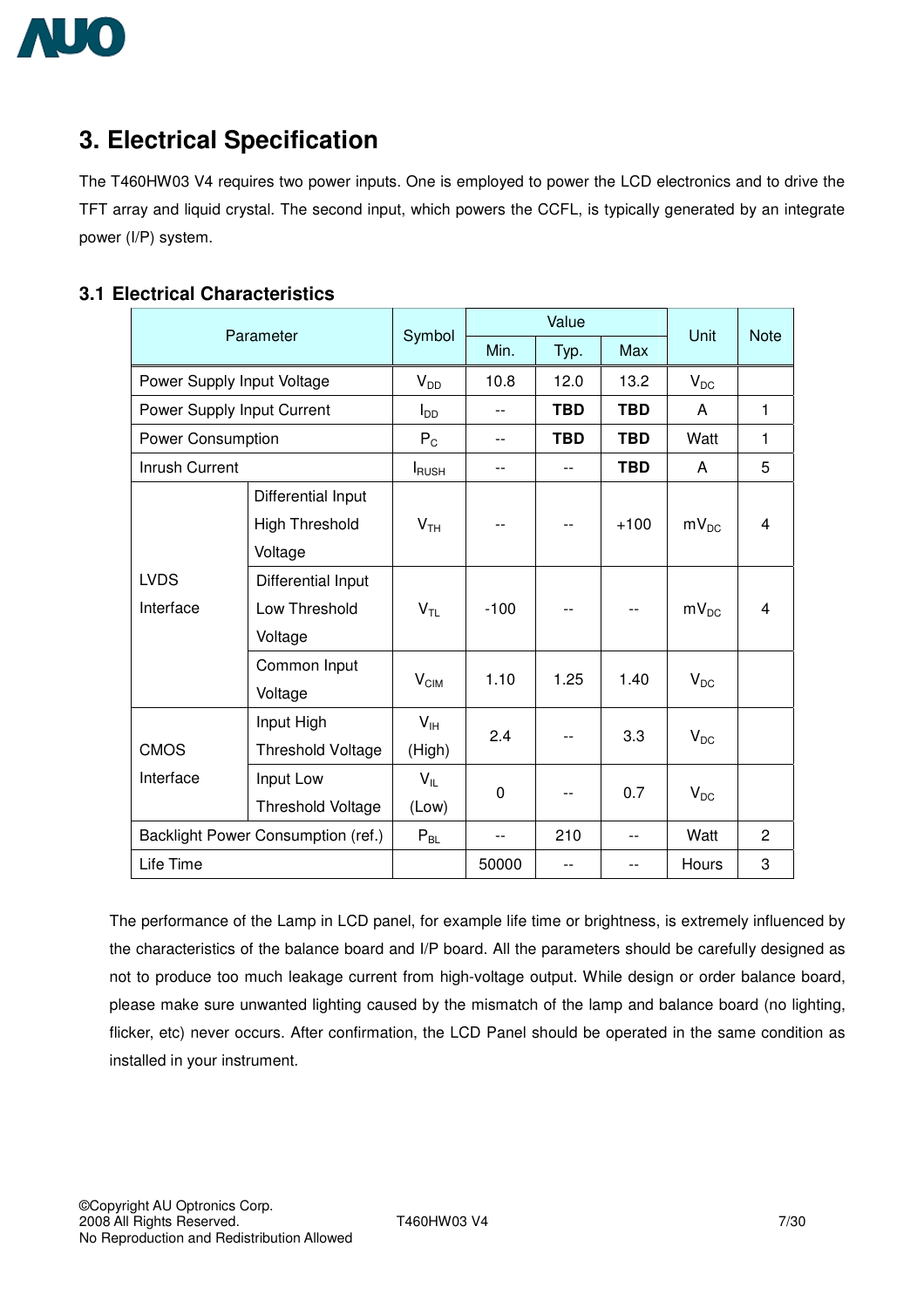

Do not attach a conducting tape to lamp connecting wire. If the lamp wire attach to conducting tape, TFT-LCD Module has a low luminance and the inverter has abnormal action, because leakage current occurs between lamp wire and conducting tape.

When operate at low temperatures, the brightness of CCFL will drop and the lifetime of CCFL will be reduced.

#### **Note:**

- **1.**  $V_{DD}$ =12.0V,  $f_V$ =60Hz,  $f_{CLK}=81.5$ Mhz, 25 °C,  $V_{DD}$  duration time=400 $\mu$ s, test pattern: white pattern
- **2.** The backlight power consumption shown above is tested by lamp current  $I_1 = 7.6$ mA.
- **3.** The life is determined as the time at which luminance of the lamp is 50% compared to that of initial value at the typical lamp current on condition of continuous operating at 25±2°C.
- **4.**  $V_{CIM} = 1.25V$





**5.** Measurement condition: rising time=400µs

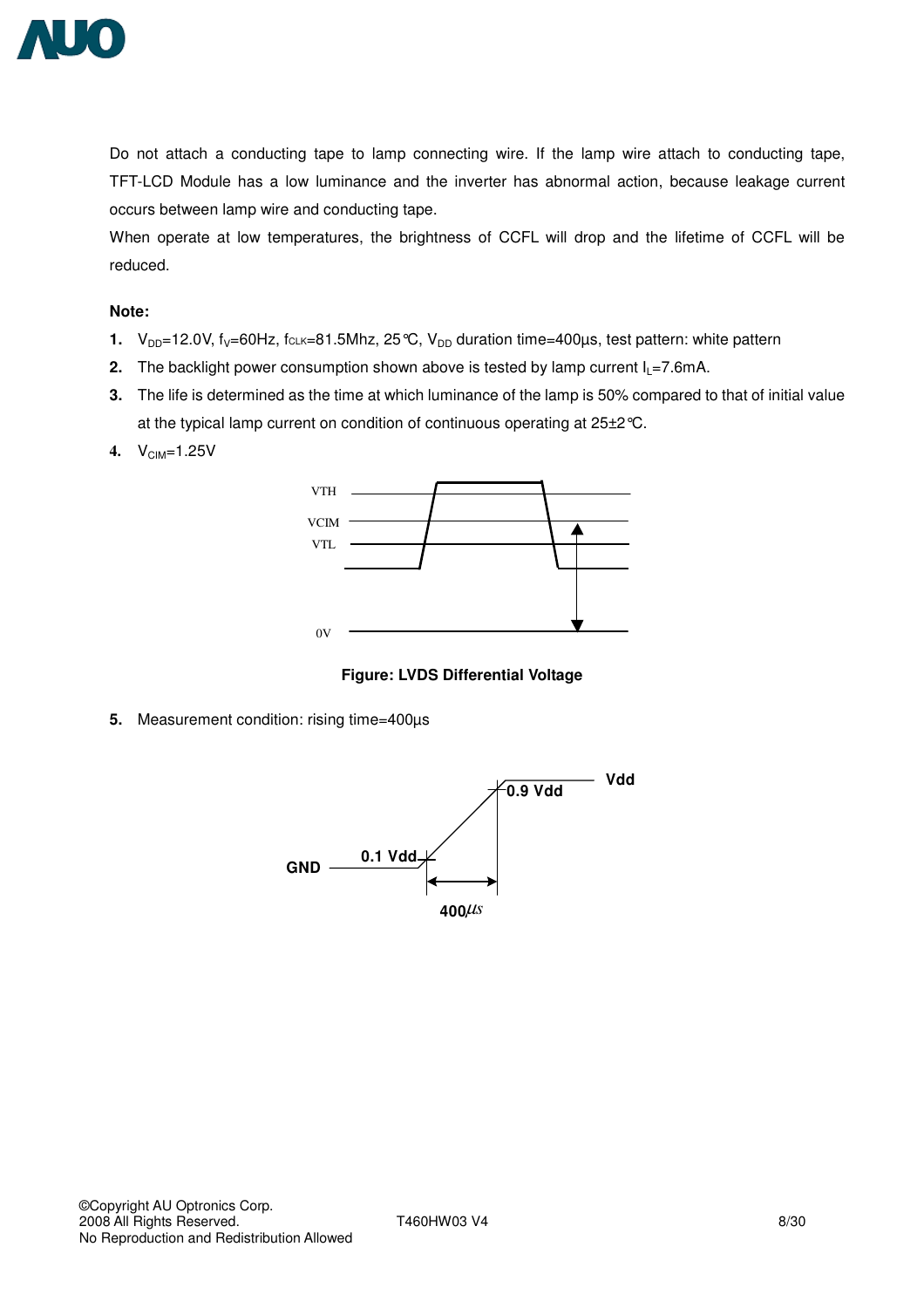

## **3.2 Interface Connections**

- ! LCD connector: FI-RE51S-HF (JAE)
- $\bullet$  Mating connector: FI-RE51S-HL (JAE)

| PIN#           | <b>Signal Name</b> | Description                                 |
|----------------|--------------------|---------------------------------------------|
| 1              | $V_{DD}$           | Operating voltage supply, +12V DC regulated |
| $\overline{2}$ | $V_{DD}$           | Operating voltage supply, +12V DC regulated |
| 3              | $V_{DD}$           | Operating voltage supply, +12V DC regulated |
| 4              | $V_{DD}$           | Operating voltage supply, +12V DC regulated |
| 5              | $V_{DD}$           | Operating voltage supply, +12V DC regulated |
| 6              | <b>GND</b>         | Ground                                      |
| $\tau$         | <b>GND</b>         | Ground                                      |
| 8              | <b>GND</b>         | Ground                                      |
| 9              | <b>GND</b>         | Ground                                      |
| 10             | $RO_0$ -           | LVDS Channel 1, pair 0, negative            |
| 11             | $RO_0+$            | LVDS Channel 1, pair 0, positive            |
| 12             | $RO_1$ -           | LVDS Channel 1, pair 1, negative            |
| 13             | $RO_1+$            | LVDS Channel 1, pair 1, positive            |
| 14             | $RO_2$ -           | LVDS Channel 1, pair 2, negative            |
| 15             | $RO_2+$            | LVDS Channel 1, pair 2, positive            |
| 16             | <b>GND</b>         | Ground                                      |
| 17             | RO_CLK-            | LVDS Clock, Channel 1, negative             |
| 18             | RO_CLK+            | LVDS Clock, Channel 1, positive             |
| 19             | <b>GND</b>         | Ground                                      |
| 20             | $RO_3$ -           | LVDS Channel 1, pair 3, negative            |
| 21             | $RO_3+$            | LVDS Channel 1, pair 3, positive            |
| 22             | NC                 | No Connection                               |
| 23             | NC                 | No Connection                               |
| 24             | <b>GND</b>         | Ground                                      |
| 25             | $RE_0$ -           | LVDS Channel 2, pair 0, negative            |
| 26             | $RE_0+$            | LVDS Channel 2, pair 0, positive            |
| 27             | $RE_1$ -           | LVDS Channel 2, pair 1, negative            |
| 28             | $RE_1+$            | LVDS Channel 2, pair 1, positive            |
| 29             | RE 2-              | LVDS Channel 2, pair 2, negative            |
| 30             | $RE_2+$            | LVDS Channel 2, pair 2, positive            |
| 31             | <b>GND</b>         | Ground                                      |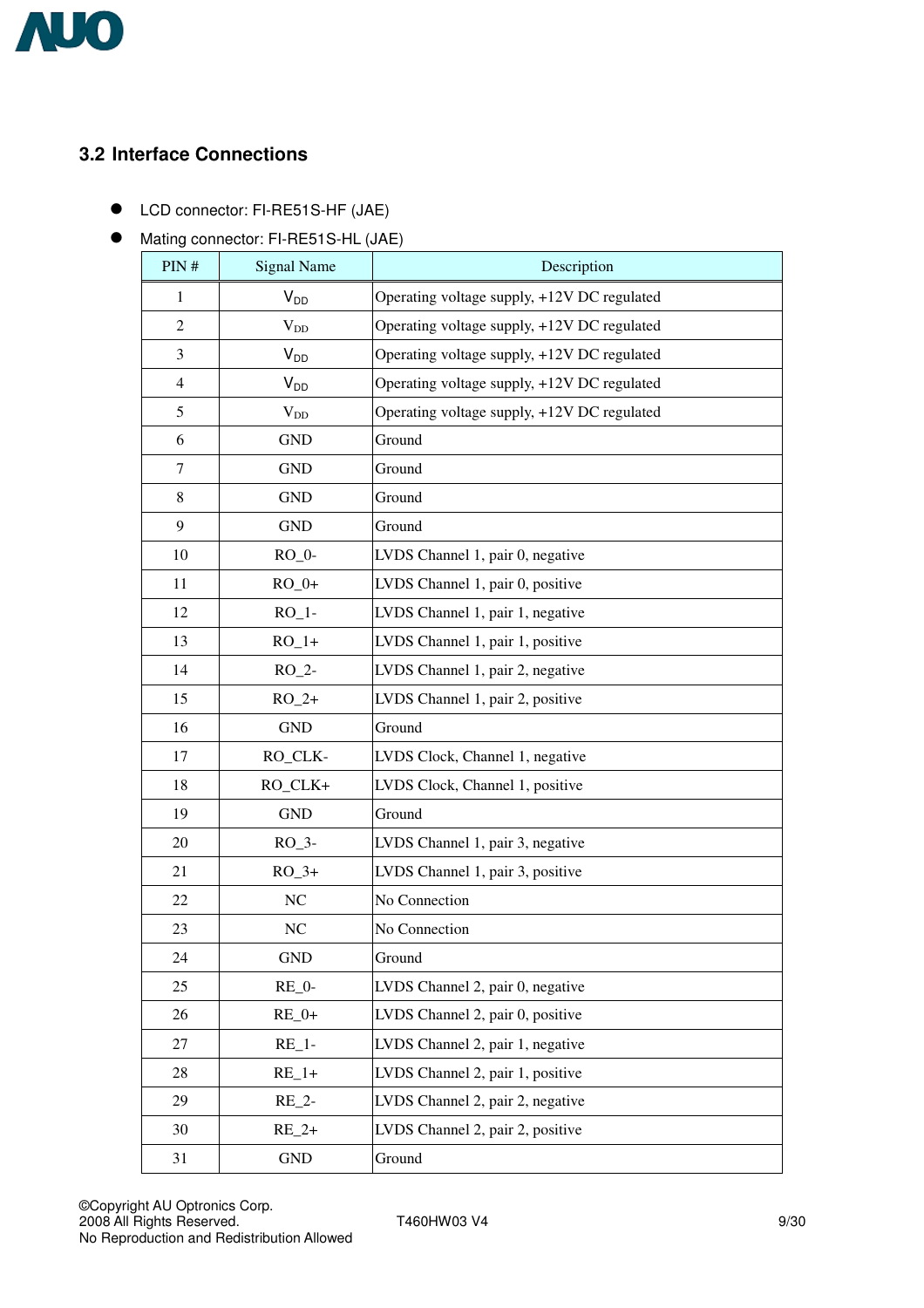

| 32 | RE CLK-       | LVDS Clock, Channel 2, negative                    |
|----|---------------|----------------------------------------------------|
| 33 | RE_CLK+       | LVDS Clock, Channel 2, positive                    |
| 34 | <b>GND</b>    | Ground                                             |
| 35 | $RE_3$ -      | LVDS Channel 2, pair 3, negative                   |
| 36 | $RE_3+$       | LVDS Channel 2, pair 3, positive                   |
| 37 | NC            | No Connection                                      |
| 38 | NC            | No Connection                                      |
| 39 | <b>GND</b>    | Ground                                             |
| 40 | NC            | No Connection                                      |
| 41 | NC            | No Connection                                      |
| 42 | <b>NC</b>     | No Connection                                      |
| 43 | NC            | No Connection                                      |
| 44 | NC            | No Connection                                      |
| 45 | <b>LVDS</b>   | Select LVDS data order (NS: High/Open, JEIDA: Low) |
| 46 | NC            | No Connection                                      |
| 47 | <b>NC</b>     | No Connection                                      |
| 48 | NC (reserved) | No Connection (AUO internal use)                   |
| 49 | NC (reserved) | No Connection (AUO internal use)                   |
| 50 | NC (reserved) | No Connection (AUO internal use)                   |
| 51 | NC (reserved) | No Connection (AUO internal use)                   |

- Note 1: All GND (ground) pins should be connected together and should also be connected to the LCD's metal frame.
- Note 2: All  $V_{DD}$  (power input) pins should be connected together.
- Note 3: All NC (no connection) pins should be open without voltage input.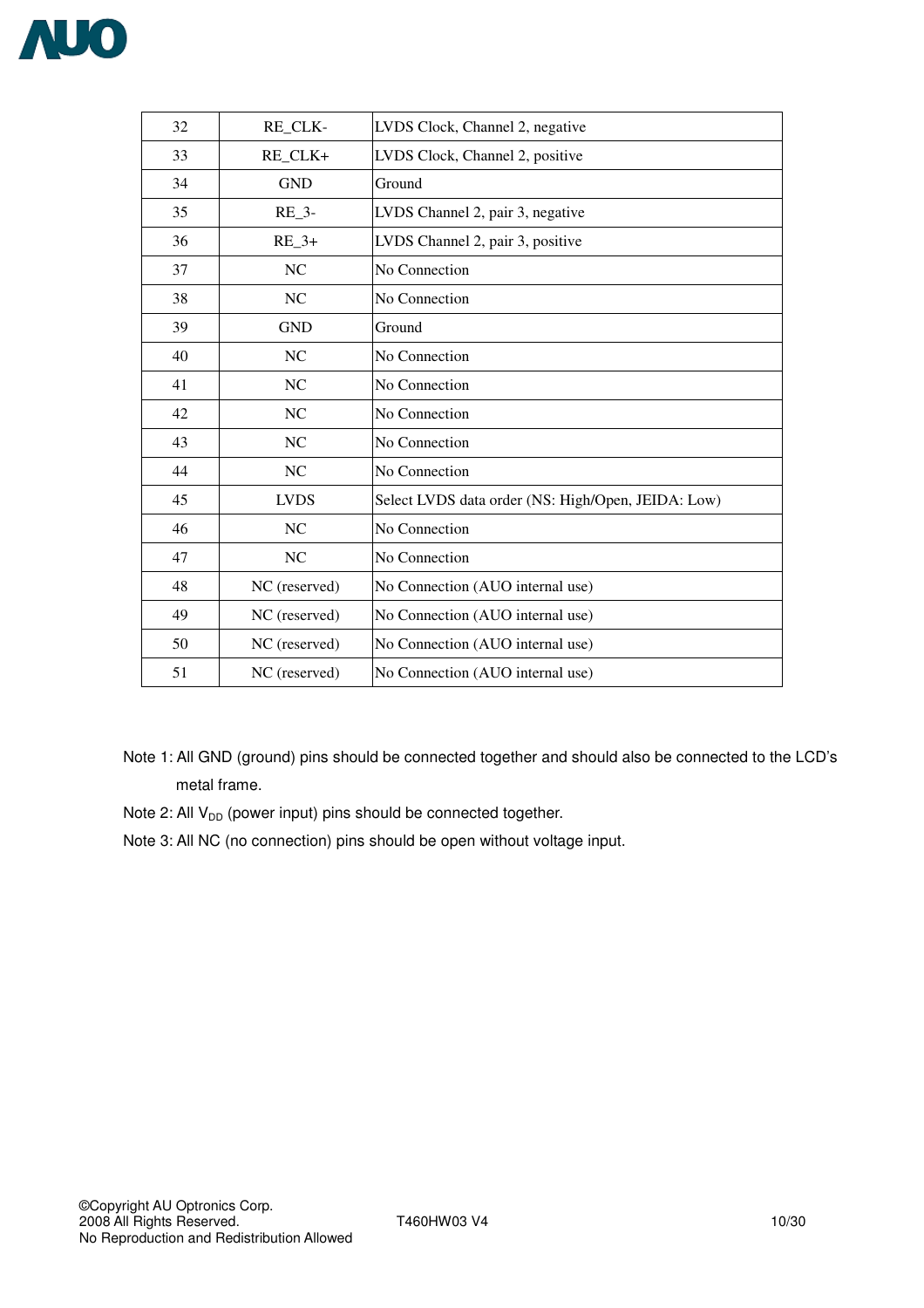

## **LVDS Option = High/Open→NS**



## **LVDS Option = Low**"**JEIDA**

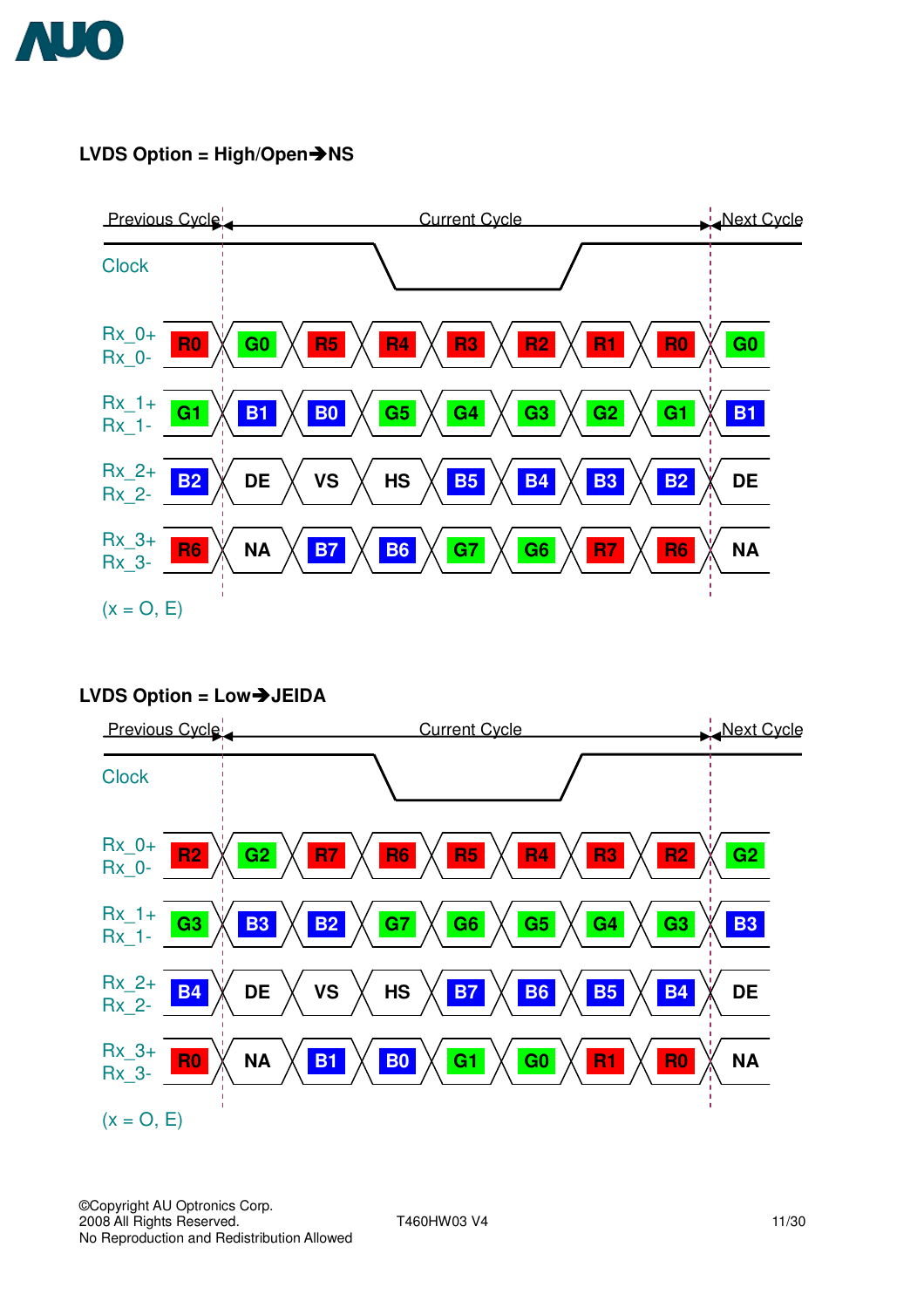

## **3.3 Signal Timing Specification**

This is the signal timing required at the input of the user connector. All of the interface signal timing should be satisfied with the following specifications for its proper operation.

Timing Table (DE only Mode)

Vertical Frequency Range (60Hz)

| Signal                      | Item      | Symbol                                                               | Min.  | Typ.      | Max    | Unit                        |  |  |
|-----------------------------|-----------|----------------------------------------------------------------------|-------|-----------|--------|-----------------------------|--|--|
|                             | Period    | $T_{V}$                                                              | 1090  | 1125      | 1480   | $\mathsf{T}_\mathsf{H}$     |  |  |
| <b>Vertical Section</b>     | Active    | $T_{\text{DISP}}$ (V)                                                |       | 1080      |        |                             |  |  |
|                             | Blanking  | $T_{BLK}$ (V)                                                        | 10    | 45        | 400    | $\mathsf{T}_\mathsf{H}$     |  |  |
|                             | Period    | $T_{\rm H}$                                                          | 1030  | 1100      | 1300   | $\mathsf{T}_{\mathsf{CLK}}$ |  |  |
| <b>Horizontal Section</b>   | Active    | ${\mathsf T}_{\operatorname{\mathsf{DISP}}}\left({\mathsf H}\right)$ |       | $T_{CLK}$ |        |                             |  |  |
|                             | Blanking  | $T_{BLK}$ (H)                                                        | 70    | 140       | 340    | $\mathsf{T}_{\mathsf{CLK}}$ |  |  |
| <b>Clock</b>                | Period    | $\mathsf{T}_{\mathsf{CLK}}$                                          | 11.81 | 13.41     | 14.766 | ns                          |  |  |
|                             | Frequency | $F_{CLK}$                                                            | 50    | 74.25     | 82     | <b>MHz</b>                  |  |  |
| Vertical Frequency          | Frequency | $F_V$                                                                | 47    | 60        | 63     | Hz                          |  |  |
| <b>Horizontal Frequency</b> | Frequency | $F_{\rm H}$                                                          | 60    | 67.5      | 73     | <b>KHz</b>                  |  |  |

Vertical Frequency Range (50Hz)

| Signal                      | Item            | Symbol                                                     | Min.   | Typ.                    | Max    | Unit        |
|-----------------------------|-----------------|------------------------------------------------------------|--------|-------------------------|--------|-------------|
|                             | Period          | $T_{V}$                                                    | 1330   | 1356                    | 1410   | $T_{\rm H}$ |
| <b>Vertical Section</b>     | Active          | $T_{\text{DISP}}$ (V)                                      |        | $\mathsf{T}_\mathsf{H}$ |        |             |
|                             | <b>Blanking</b> | $T_{BLK}$ (V)                                              | 250    | 276                     | 330    | $T_{\rm H}$ |
|                             | Period          | $\mathsf{T}_\mathsf{H}$                                    | 1090   | 1100                    | 1120   | $T_{CLK}$   |
| <b>Horizontal Section</b>   | Active          | ${\mathsf T}_{\operatorname{\mathsf{DISP}}}\({\mathsf H})$ |        | ${\sf T}_{\sf CLK}$     |        |             |
|                             | Blanking        | $T_{BLK}$ (H)                                              | 130    | 140                     | 160    | $T_{CLK}$   |
| <b>Clock</b>                | Period          | $T_{\scriptstyle{\text{CLK}}}$                             | 11.958 | 13.41                   | 14.677 | ns          |
|                             | Frequency       | $F_{CLK}$                                                  | 68.136 | 74.58                   | 83.698 | <b>MHz</b>  |
| <b>Vertical Frequency</b>   | Frequency       | $F_V$                                                      | 47     | 50                      | 53     | Hz          |
| <b>Horizontal Frequency</b> | Frequency       | $F_{\rm H}$                                                | 62.51  | 67.8                    | 74.73  | <b>KHz</b>  |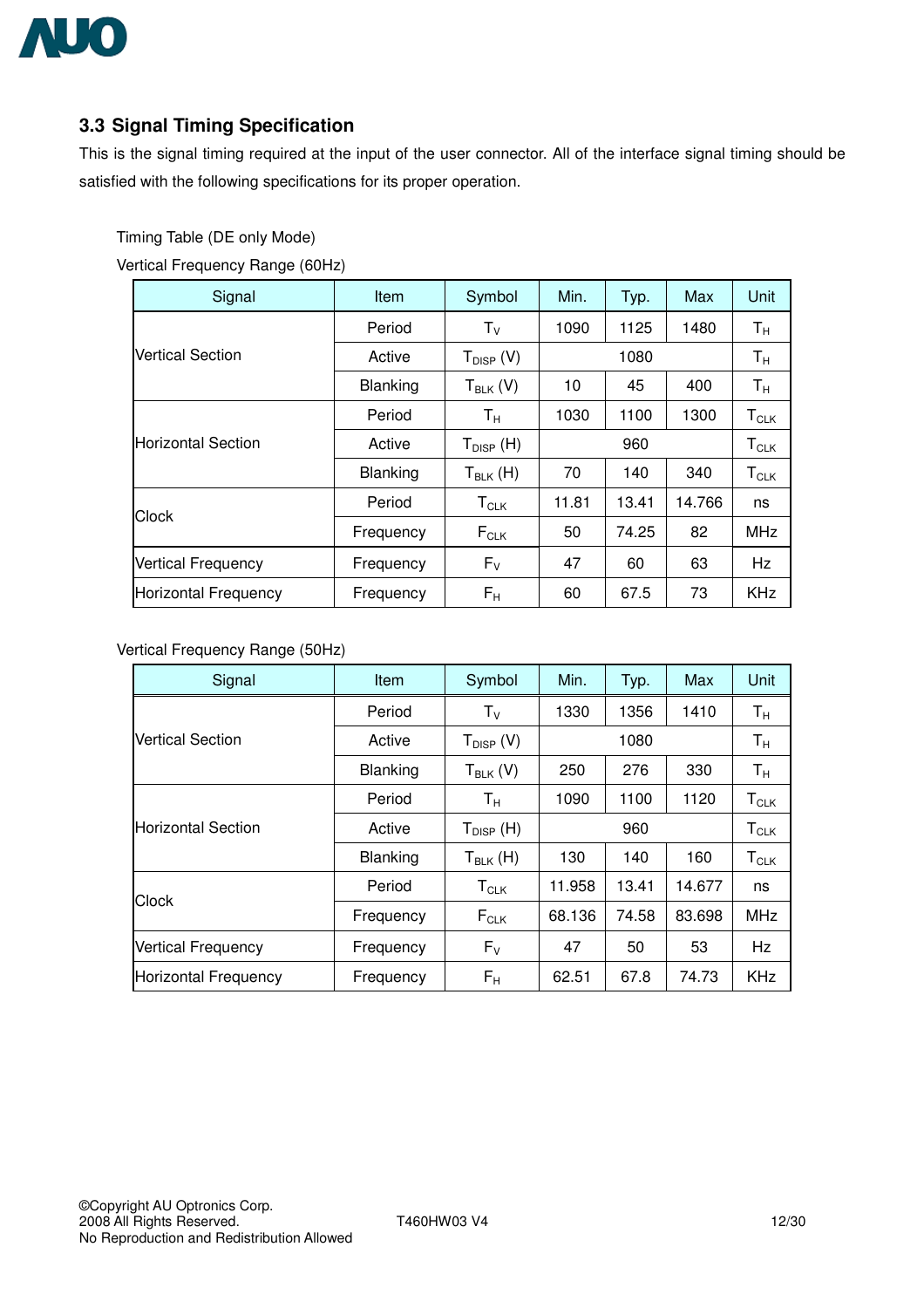

## **3.4 Signal Timing Waveforms**



©Copyright AU Optronics Corp. 2008 All Rights Reserved. T460HW03 V4 13/30 No Reproduction and Redistribution Allowed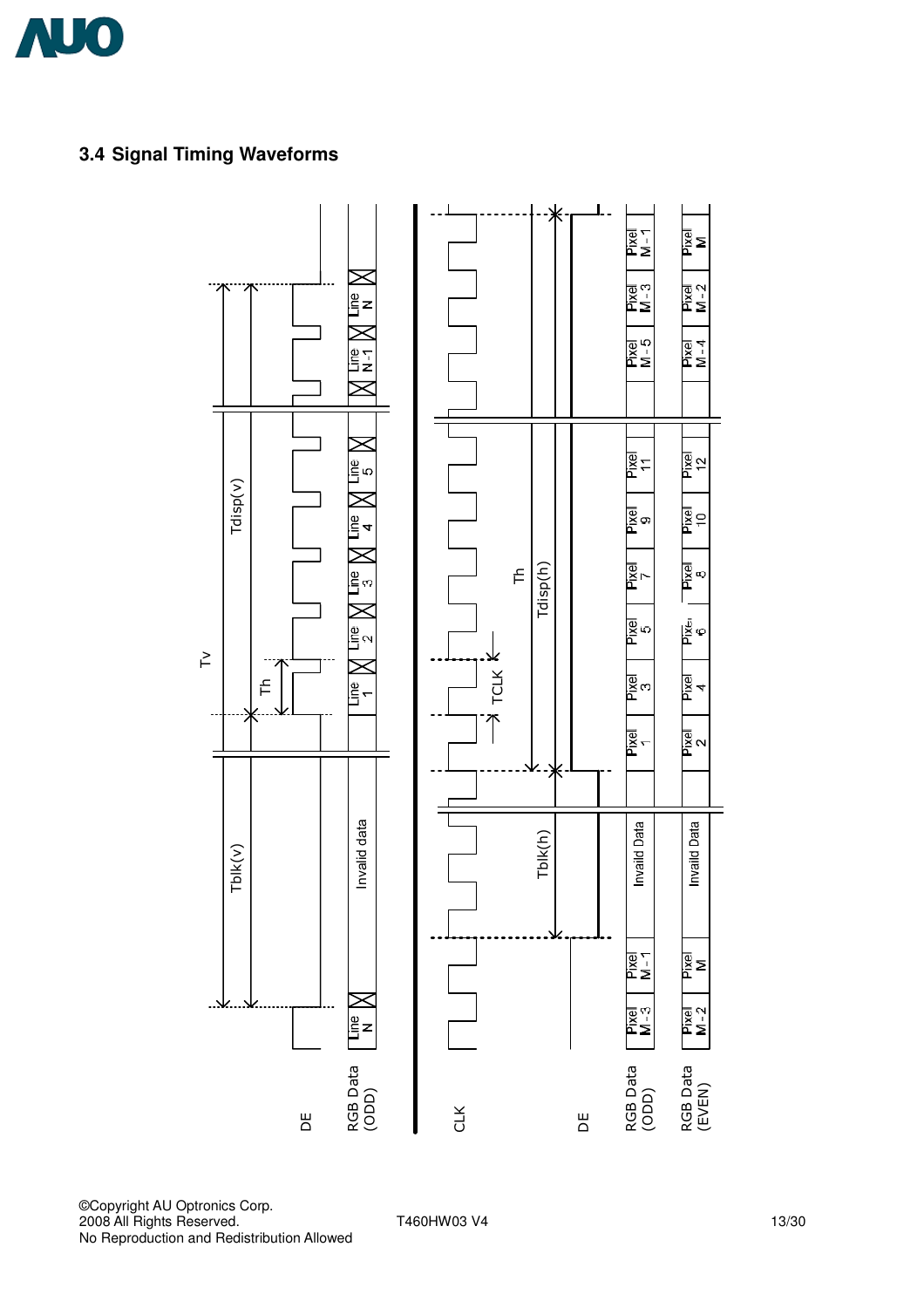

### **3.5 Color Input Data Reference**

The brightness of each primary color (red, green and blue) is based on the 8 bit gray scale data input for the color; the higher the binary input, the brighter the color. The table below provides a reference for color versus data input.

|              |                   | Input Color Data |                |              |                   |              |                |                |                |              |                |                |              |                |                          |              |              |                |              |                                  |                  |             |              |                |                  |
|--------------|-------------------|------------------|----------------|--------------|-------------------|--------------|----------------|----------------|----------------|--------------|----------------|----------------|--------------|----------------|--------------------------|--------------|--------------|----------------|--------------|----------------------------------|------------------|-------------|--------------|----------------|------------------|
|              | Color             |                  | <b>RED</b>     |              |                   |              |                |                |                |              |                | <b>GREEN</b>   |              |                |                          |              | <b>BLUE</b>  |                |              |                                  |                  |             |              |                |                  |
|              |                   | <b>MSB</b>       |                |              | LSB MSB           |              |                |                |                | <b>LSB</b>   |                |                |              |                | <b>MSB</b><br><b>LSB</b> |              |              |                |              |                                  |                  |             |              |                |                  |
|              |                   |                  | $R7$ $R6$      |              | R5 R4 R3 R2 R1 R0 |              |                |                |                | G7           |                |                | G6 G5 G4     |                | G3 G2 G1 G0              |              |              |                |              | B7   B6   B5   B4   B3   B2   B1 |                  |             |              |                | <b>B</b> O       |
|              | <b>Black</b>      | $\mathbf 0$      | 0              | 0            | 0                 | $\pmb{0}$    | 0              | $\pmb{0}$<br>Ī | $\mathbf 0$    | $\pmb{0}$    | 0              | $\mathbf 0$    | $\pmb{0}$    | $\pmb{0}$      | $\pmb{0}$                | $\pmb{0}$    | 0            | $\pmb{0}$      | 0            | $\mathbf 0$                      | 0                | 0           | $\mathbf 0$  | $\pmb{0}$      | $\mathbf 0$      |
|              | Red(255)          | $\mathbf{1}$     | 1              | $\mathbf{1}$ | 1                 | $\mathbf{1}$ | 1              | $\mathbf{1}$   | 1              | $\mathbf 0$  | 0              | $\mathbf 0$    | 0            | $\mathbf 0$    | $\mathbf 0$              | $\pmb{0}$    | 0            | $\mathbf 0$    | 0            | 0                                | $\pmb{0}$        | $\pmb{0}$   | $\mathbf 0$  | $\mathbf 0$    | $\pmb{0}$        |
|              | Green(255)        | 0                | 0              | $\mathbf 0$  | $\pmb{0}$         | $\pmb{0}$    | $\pmb{0}$      | $\mathbf 0$    | 0              | $\mathbf{1}$ | 1              | 1              | 1            | $\mathbf{1}$   | 1                        | $\mathbf{1}$ | 1            | $\mathbf 0$    | 0            | $\mathbf 0$                      | $\boldsymbol{0}$ | $\mathbf 0$ | 0            | $\mathbf 0$    | $\mathbf 0$      |
| <b>Basic</b> | <b>Blue(255)</b>  | 0                | $\mathbf 0$    | $\mathbf 0$  | $\mathbf 0$       | $\mathbf 0$  | $\mathbf 0$    | $\mathbf 0$    | $\mathbf 0$    | $\mathbf 0$  | $\mathbf 0$    | $\mathbf 0$    | $\pmb{0}$    | $\pmb{0}$      | $\pmb{0}$                | $\mathbf 0$  | $\mathbf 0$  | 1              | $\mathbf{1}$ | $\mathbf{1}$                     | 1                | 1           | 1            | 1              | $\mathbf{1}$     |
| Color        | Cyan              | $\mathbf 0$      | 0              | 0            | 0                 | $\mathbf 0$  | 0              | $\mathbf 0$    | $\overline{0}$ | 1            | 1              | 1              | 1            | $\mathbf{1}$   | 1                        | $\mathbf{1}$ | 1            | $\mathbf{1}$   | 1            | 1                                | 1                | 1           | 1            | $\mathbf{1}$   | $\mathbf{1}$     |
|              | Magenta           | 1                | $\mathbf{1}$   | $\mathbf{1}$ | 1                 | 1            | 1              | $\mathbf{1}$   | 1              | $\pmb{0}$    | 0              | $\overline{0}$ | 0            | $\mathbf 0$    | $\overline{0}$           | $\mathbf 0$  | $\pmb{0}$    | $\mathbf{1}$   | 1            | $\mathbf{1}$                     | 1                | 1           | $\mathbf{1}$ | $\mathbf{1}$   | $\mathbf{1}$     |
|              | Yellow            | $\mathbf{1}$     | $\mathbf{1}$   | $\mathbf{1}$ | 1                 | $\mathbf{1}$ | $\mathbf{1}$   | $\mathbf{1}$   | 1              | $\mathbf{1}$ | 1              | 1              | 1            | 1              | 1                        | $\mathbf{1}$ | 1            | 0              | 0            | $\pmb{0}$                        | $\mathbf 0$      | $\pmb{0}$   | 0            | $\pmb{0}$      | $\pmb{0}$        |
|              | White             | 1                | 1              | $\mathbf{1}$ | 1                 | 1            | 1              | $\mathbf{1}$   | 1              | 1            | 1              | $\mathbf{1}$   | $\mathbf{1}$ | $\mathbf{1}$   | $\mathbf{1}$             | $\mathbf{1}$ | $\mathbf{1}$ | $\mathbf{1}$   | 1            | $\mathbf{1}$                     | 1                | 1           | 1            | $\mathbf{1}$   | $\mathbf{1}$     |
|              | RED(000)          | $\overline{0}$   | $\mathbf 0$    | 0            | $\mathbf 0$       | $\mathbf 0$  | $\overline{0}$ | $\overline{0}$ | $\Omega$       | 0            | 0              | $\mathbf 0$    | 0            | $\mathbf 0$    | $\mathbf 0$              | $\mathbf 0$  | 0            | $\overline{0}$ | 0            | $\mathbf 0$                      | $\mathbf 0$      | $\mathbf 0$ | 0            | $\overline{0}$ | $\mathbf 0$      |
|              | RED(001)          | $\Omega$         | 0              | 0            | 0                 | $\mathbf 0$  | 0              | $\mathbf 0$    | 1              | 0            | 0              | $\mathbf 0$    | 0            | $\mathbf 0$    | 0                        | 0            | 0            | $\mathbf 0$    | 0            | $\mathbf 0$                      | $\mathbf 0$      | $\mathbf 0$ | 0            | $\mathbf 0$    | $\pmb{0}$        |
| <b>RED</b>   | $---$             |                  |                |              |                   |              |                |                |                |              |                |                |              |                |                          |              |              |                |              |                                  |                  |             |              |                |                  |
|              | RED(254)          | $\mathbf{1}$     | $\mathbf{1}$   | $\mathbf{1}$ | 1                 | 1            | $\mathbf{1}$   | $\mathbf{1}$   | $\mathbf 0$    | $\mathbf 0$  | $\mathbf 0$    | $\mathbf 0$    | $\mathbf 0$  | $\mathbf 0$    | $\mathbf 0$              | $\mathbf 0$  | $\mathbf 0$  | $\mathbf 0$    | $\mathbf 0$  | $\mathbf 0$                      | 0                | $\mathbf 0$ | $\mathbf 0$  | 0              | $\boldsymbol{0}$ |
|              | RED(255)          | 1                | 1              | $\mathbf{1}$ | 1                 | $\mathbf{1}$ | $\mathbf{1}$   | $\mathbf{1}$   | $\mathbf{1}$   | $\mathbf 0$  | $\mathbf 0$    | $\mathbf 0$    | $\pmb{0}$    | $\mathbf 0$    | $\mathbf 0$              | $\mathbf 0$  | $\mathbf 0$  | $\mathbf 0$    | $\mathbf 0$  | $\mathbf 0$                      | $\pmb{0}$        | $\mathbf 0$ | $\mathbf 0$  | $\mathbf 0$    | $\boldsymbol{0}$ |
|              | GREEN(000)        | $\mathbf 0$      | 0              | $\pmb{0}$    | 0                 | $\pmb{0}$    | 0              | $\pmb{0}$      | $\mathbf 0$    | $\mathbf 0$  | $\mathbf 0$    | $\mathbf 0$    | $\pmb{0}$    | $\mathbf 0$    | 0                        | $\mathbf 0$  | 0            | $\mathbf 0$    | 0            | $\pmb{0}$                        | $\mathbf 0$      | $\pmb{0}$   | $\mathbf 0$  | $\mathbf 0$    | $\pmb{0}$        |
|              | GREEN(001)        | $\mathbf 0$      | $\overline{0}$ | $\mathbf 0$  | 0                 | $\mathbf 0$  | 0              | $\mathbf 0$    | $\mathbf{0}$   | 0            | $\Omega$       | $\mathbf 0$    | 0            | $\mathbf 0$    | 0                        | $\mathbf 0$  | 1            | $\mathbf 0$    | 0            | 0                                | 0                | $\mathbf 0$ | $\Omega$     | $\mathbf 0$    | $\mathbf 0$      |
| <b>GREEN</b> | ----              |                  |                |              |                   |              |                |                |                |              |                |                |              |                |                          |              |              |                |              |                                  |                  |             |              |                |                  |
|              | <b>GREEN(254)</b> | $\mathbf 0$      | 0              | $\mathbf 0$  | $\mathbf 0$       | $\mathbf 0$  | $\mathbf 0$    | $\mathbf 0$    | $\mathbf 0$    | $\mathbf{1}$ | $\mathbf{1}$   | $\mathbf{1}$   | $\mathbf{1}$ | $\mathbf{1}$   | 1                        | $\mathbf{1}$ | $\mathbf 0$  | $\mathbf 0$    | $\mathbf 0$  | $\mathbf 0$                      | $\mathbf 0$      | $\mathbf 0$ | $\mathbf 0$  | $\overline{0}$ | $\pmb{0}$        |
|              | <b>GREEN(255)</b> | $\mathbf 0$      | $\mathbf 0$    | $\mathbf 0$  | 0                 | $\pmb{0}$    | 0              | $\mathbf 0$    | $\pmb{0}$      | 1            | 1              | $\mathbf{1}$   | 1            | $\mathbf{1}$   | 1                        | 1            | 1            | $\mathbf 0$    | $\pmb{0}$    | $\pmb{0}$                        | $\pmb{0}$        | $\pmb{0}$   | $\mathbf 0$  | $\mathbf 0$    | $\pmb{0}$        |
|              | <b>BLUE(000)</b>  | 0                | 0              | 0            | 0                 | 0            | 0              | $\mathbf 0$    | 0              | 0            | 0              | 0              | 0            | $\pmb{0}$      | $\mathbf 0$              | 0            | 0            | 0              | 0            | $\mathbf 0$                      | 0                | $\pmb{0}$   | 0            | $\mathbf 0$    | $\mathbf 0$      |
|              | <b>BLUE(001)</b>  | $\mathbf{0}$     | $\mathbf 0$    | 0            | 0                 | $\mathbf 0$  | 0              | $\mathbf 0$    | $\mathbf{0}$   | 0            | $\overline{0}$ | $\mathbf 0$    | 0            | $\overline{0}$ | $\mathbf 0$              | $\mathbf 0$  | 0            | $\mathbf 0$    | 0            | $\mathbf 0$                      | 0                | $\mathbf 0$ | $\Omega$     | $\mathbf 0$    | $\mathbf{1}$     |
| <b>BLUE</b>  | -------           |                  |                |              |                   |              |                |                |                |              |                |                |              |                |                          |              |              |                |              |                                  |                  |             |              |                |                  |
|              | <b>BLUE(254)</b>  | $\mathbf 0$      | 0              | $\mathbf 0$  | $\mathbf 0$       | $\mathbf 0$  | $\mathbf 0$    | $\pmb{0}$      | $\mathbf 0$    | 0            | $\mathbf 0$    | $\mathbf 0$    | 0            | $\pmb{0}$      | $\mathbf 0$              | $\pmb{0}$    | $\mathbf 0$  | 1              | 1            | 1                                | 1                | 1           | 1            | 1              | $\pmb{0}$        |
|              | <b>BLUE(255)</b>  | 0                | 0              | 0            | 0                 | 0            | 0              | 0              | 0              | 0            | 0              | 0              | 0            | $\mathbf 0$    | 0                        | 0            | 0            | 1              | 1            | 1                                | 1                | 1           | 1            | 1              | 1                |

### COLOR DATA REFERENCE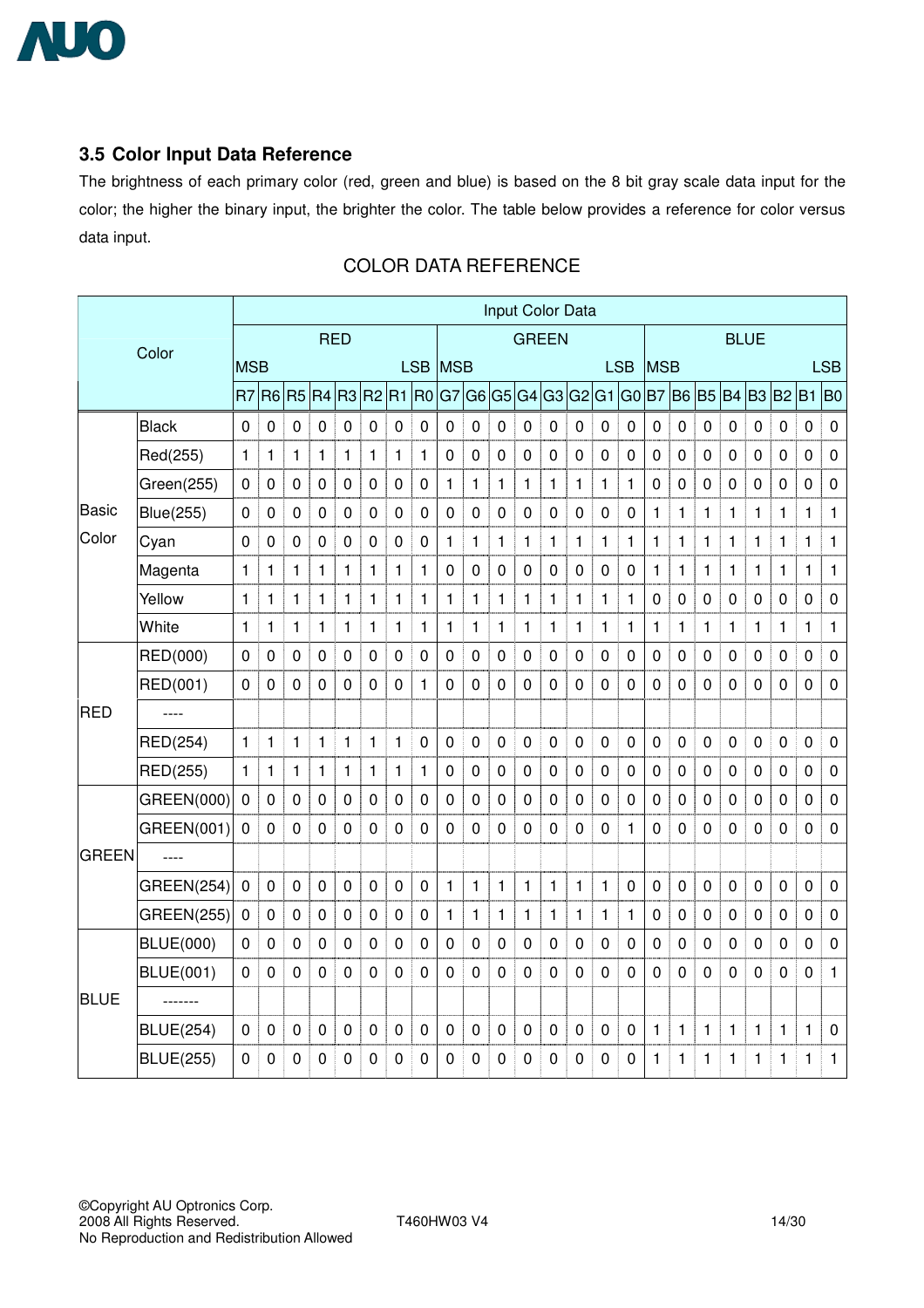

### **3.6 Power Sequence**



| Parameter      |      | Unit  |       |    |
|----------------|------|-------|-------|----|
|                | Min. | Max.  |       |    |
| t1             | 0.4  | --    | 30    | ms |
| t2             | 0.1  | --    | 50    | ms |
| t3             | 300  | --    | $- -$ | ms |
| t4             | 10   | $- -$ | --    | ms |
| t5             | 0.1  | --    | 50    | ms |
| t <sub>6</sub> | --   | --    | 300   | ms |
| t7             | 1000 | $- -$ | $- -$ | ms |

Apply the lamp voltage within the LCD operating range. When the backlight turns on before the LCD operation or the LCD turns off before the backlight turns off, the display may momentarily become abnormal.

**Caution:** The above on/off sequence should be applied to avoid abnormal function in the display. In case of handling, make sure to turn off the power when you plug the cable into the input connector or pull the cable out of the connector.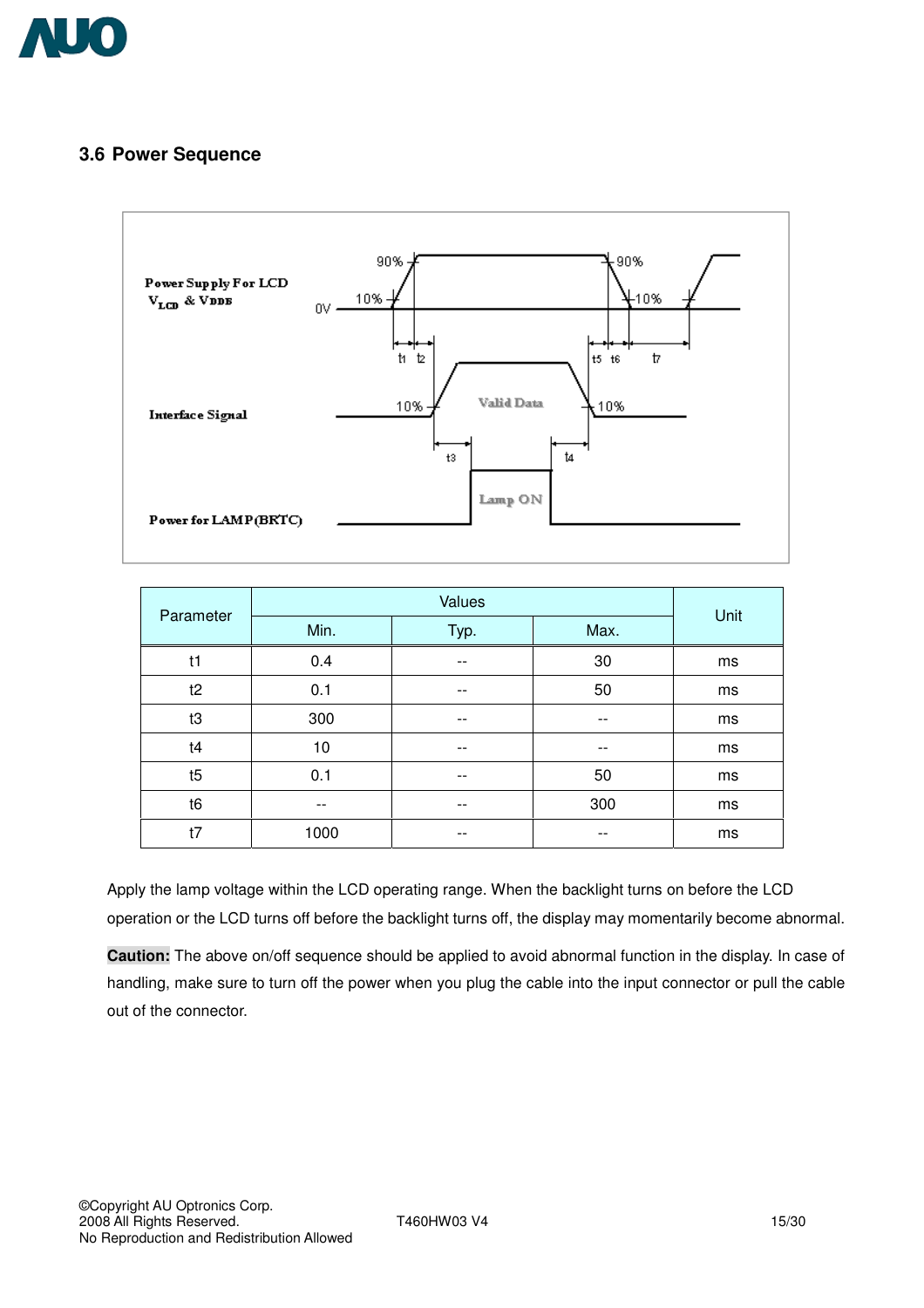

## **3.7 Backlight Power Specification**

## Specification (**TBD**)

 $(Ta=25\pm5\degree C,$  Turn-on after 60mins)

|                | <b>Item</b>                  | Symbol           | Specification |          |     | Unit                   | <b>Note</b>                 |
|----------------|------------------------------|------------------|---------------|----------|-----|------------------------|-----------------------------|
|                |                              |                  | Min.          | Typ.     | Max |                        |                             |
|                |                              | HV1/             |               | 700      |     | V <sub>RMS</sub>       |                             |
| 1              | High Voltage (HV) Input      | HV <sub>2</sub>  | 500           |          | 900 |                        |                             |
| $\overline{2}$ | Input Current of each HV     | <b>I</b> HV      | 68            | 74       | 80  | mA <sub>RMS</sub>      | $I_L = 6.0 \text{mA}_{RMS}$ |
| 3              | High Voltage (HV) Output     | $V_{\text{OUT}}$ | 1000          |          |     | <b>V<sub>RMS</sub></b> |                             |
| 4              | Output Lamp Current          | $I_{\text{OUT}}$ | TBD           | 7.6      | TBD | mA <sub>RMS</sub>      | PWM=100%                    |
| 5              | <b>Operating Frequency</b>   | $F_{OP}$         | ??            | 55.5     | ??  | KHz                    | (Recommend)                 |
| 6              | <b>PWM Dimming Frequency</b> | $F_{\rm PWM}$    | ??            | 150      | ??  | Hz                     | (Recommend)                 |
| 7              | Dimming Duty Ratio           | $D_{\rm PWM}$    | 20            | $- -$    | 100 | ℅                      | (Recommend)                 |
| 8              | Lamp Type                    |                  |               | Straight |     |                        |                             |
| 9              | Number of Lamps              |                  |               | 18       |     | pcs                    |                             |

#### Protection Circuit (Feedback Signal):

| 10                         | Supply Voltage          | $\mathsf{V}_{\mathsf{CC}}$ | 10    | 12    | 15   | $V_{DC}$  |                        |
|----------------------------|-------------------------|----------------------------|-------|-------|------|-----------|------------------------|
| 11                         | <b>Supply Current</b>   | <b>I</b> CC                | $- -$ | 20    | 40   | $mA_{DC}$ |                        |
| 12.                        | Current Feedback Signal | $V_{FB}$                   | 2.0   | 2.20  | 2.4  | $V_{RMS}$ |                        |
| Lamp Detection (OLP)<br>13 |                         | $V_{LD}(H)$                | 11.4  | 12    | 12.6 | $V_{DC}$  | Lamp normal status     |
|                            |                         | $V_{LD}(L)$                | 0     | $- -$ | 0.8  | $V_{DC}$  | Lamp protection status |

#### Lamp Specification:

| 14 | Output Working Voltage  | V.         |       | 1107   1230   1353 |      |                         | $V_{RMS}$   I <sub>L</sub> =10.0mA <sub>RMS</sub> , Ta=25 <sup>°</sup> C |
|----|-------------------------|------------|-------|--------------------|------|-------------------------|--------------------------------------------------------------------------|
| 15 | <b>Output Current</b>   |            | 4     | 10.0               |      | 10.5 $mARMS$            |                                                                          |
| 16 | Lamp Frequency          | $F_{LAMP}$ | 40    | $- -$              | 80   | <b>KHz</b>              |                                                                          |
|    |                         |            | $- -$ | $- -$              | 2200 | <b>V</b> <sub>RMS</sub> | $Ta = 25^{\circ}C$                                                       |
|    | <b>Starting Voltage</b> | Vs         | $- -$ | $- -$              | 2450 | <b>V<sub>RMS</sub></b>  | $Ta=0$ °C                                                                |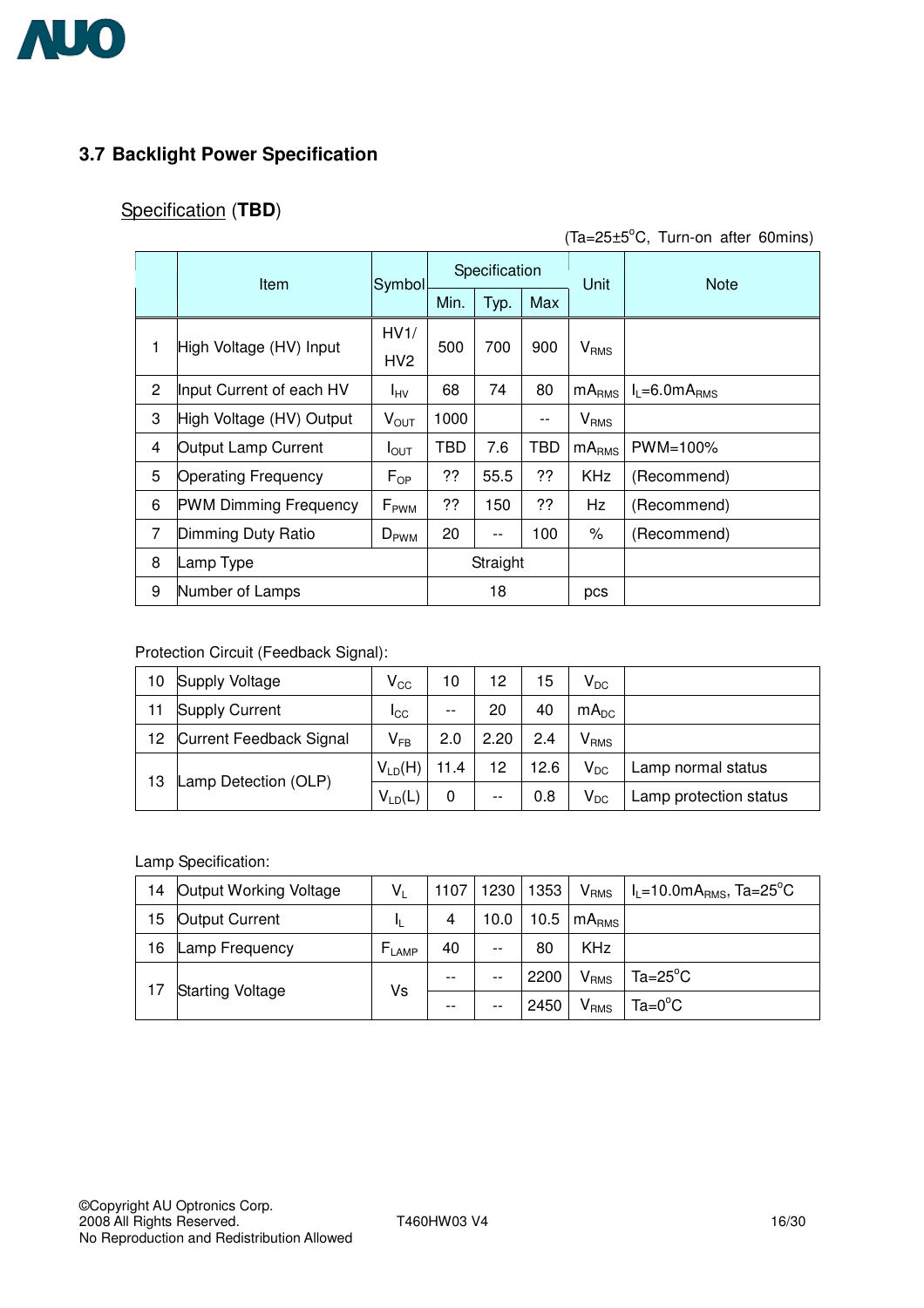

### Connector Pin Assignment



#### **CN2 or CN3:** YeonHO\_130001WR-02E (LF)

| PIN# | Symbol | Description                   |  |
|------|--------|-------------------------------|--|
|      | $HV1+$ | I/P board high voltage supply |  |
|      | $HV1+$ | I/P board high voltage supply |  |

#### **CN6:** YeonHO\_130001WR-02E (LF)

| PIN# | Symbol  | Description                   |  |
|------|---------|-------------------------------|--|
|      | $HV2 -$ | I/P board high voltage supply |  |
|      | $HV2-$  | I/P board high voltage supply |  |

#### **CN1:** HIROSE\_KN30-7P-1.25H

| PIN# | Symbol     | Description                                      |  |
|------|------------|--------------------------------------------------|--|
|      | <b>VCC</b> | Power Supply for Protection Circuit              |  |
| 2    | IFB.       | Lamp Current feedback Signal (Full wave current) |  |
| 3    | IFB        | Lamp Current feedback Signal (Full wave current) |  |
| 4    | <b>GND</b> | Signal Ground                                    |  |
| 5    | <b>GND</b> | Signal Ground                                    |  |
| 6    | LD         | Lamp detection                                   |  |
| 7    | L D        | Lamp detection                                   |  |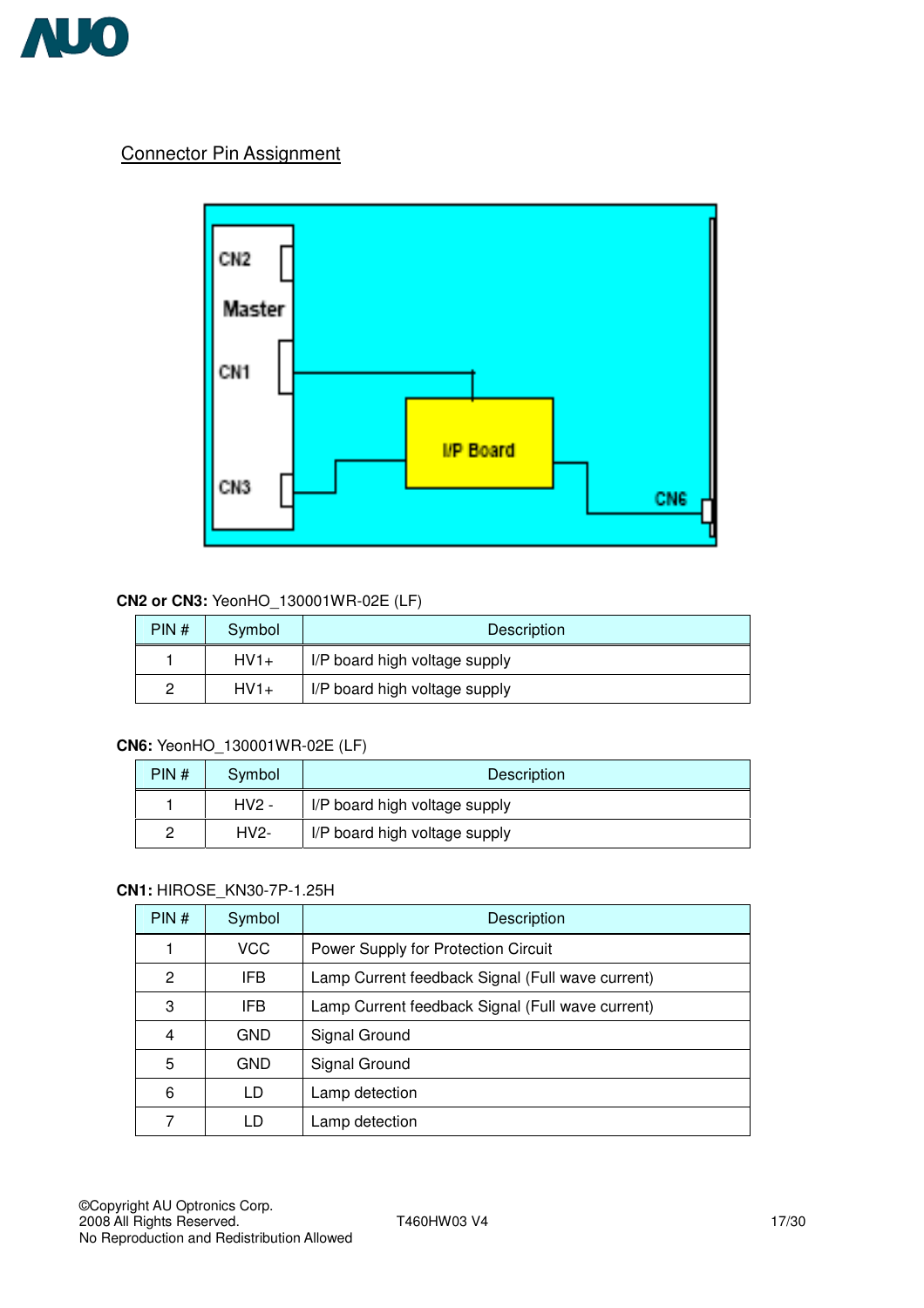

# **4. Optical Specification**

Optical characteristics are determined after the unit has been 'ON' and stable for approximately 60 minutes in a dark environment at 25°C. The values specified are at an approximate distance 50cm from the LCD surface at a viewing angle of  $\varphi$  and  $\theta$  equal to 0°.



| Parameter                                |                      |           | Values |           | Unit            | <b>Notes</b>        |
|------------------------------------------|----------------------|-----------|--------|-----------|-----------------|---------------------|
|                                          | Symbol               | Min.      | Typ.   | Max       |                 |                     |
| <b>Contrast Ratio</b>                    | <b>CR</b>            | 3500      | 4000   |           |                 | 1                   |
| Surface Luminance (White)                | $L_{WH}$             | 400       | 500    | --        | $\text{cd/m}^2$ | $\overline{c}$      |
| <b>Luminance Variation</b>               | $\delta_{WHITE(9P)}$ |           |        | 1.3       |                 | 3                   |
| Response Time (Average)                  | Tγ                   | --        | 6.5    | --        | ms              | 4 (Gray to Gray)    |
| <b>Color Coordinates</b>                 |                      |           |        |           |                 |                     |
| <b>Red</b>                               | $R_X$                |           | 0.640  |           |                 |                     |
|                                          | $R_Y$                |           | 0.330  |           |                 |                     |
| :Green                                   | $G_X$                |           | 0.290  |           |                 |                     |
|                                          | $G_Y$                |           | 0.600  |           |                 |                     |
| Blue                                     | $B_X$                | Typ.-0.03 | 0.150  | Typ.+0.03 |                 |                     |
|                                          | $B_Y$                |           | 0.060  |           |                 |                     |
| :White                                   | $W_X$                |           | 0.280  |           |                 |                     |
|                                          | $W_Y$                |           | 0.290  |           |                 |                     |
| <b>Viewing Angle</b>                     |                      |           |        |           |                 | (Contrast Ratio>10) |
| x axis, right( $\varphi$ =0 $^{\circ}$ ) | $\theta_r$           |           | 89     |           | degree          | 5                   |
| x axis, $left(\phi=180^\circ\right)$     | $\theta_1$           |           | 89     |           | degree          | 5                   |
| y axis, $up(\varphi=90^{\circ})$         | $\theta_{u}$         |           | 89     |           | degree          | 5                   |
| ly axis, down $(\varphi=270^{\circ})$    | $\Theta_{\rm d}$     |           | 89     |           | degree          | 5                   |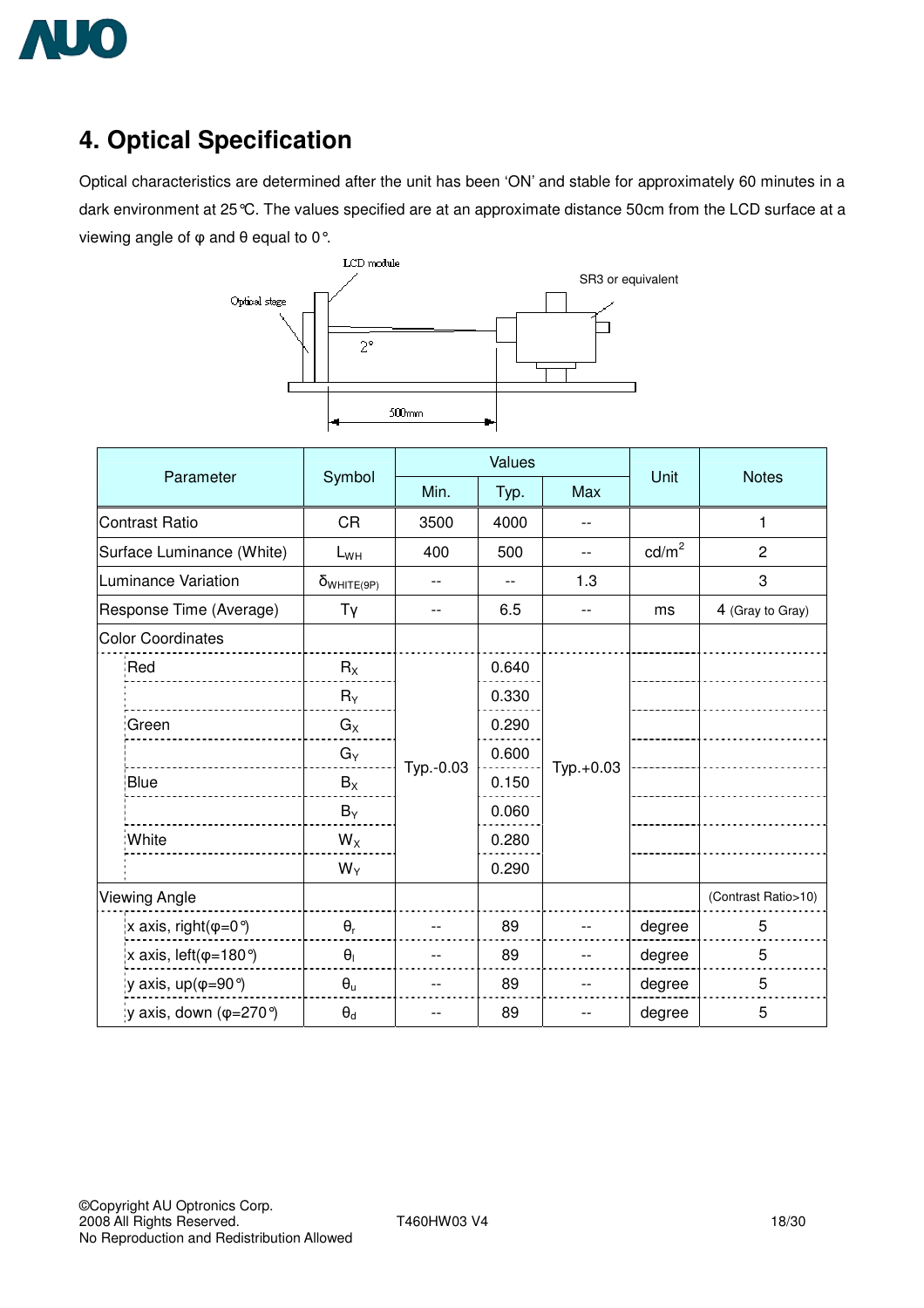

Note:

.

1. Contrast Ratio (CR) is defined mathematically as:

Contrast Ratio (CR)= $\frac{\text{Brighness of the "white" state}}{\text{Brightness of the "black" state}}$ 

2. Surface Luminance is luminance value at point 5 with 100% dimming across the LCD surface 50cm from the surface with all pixels displaying white. For more information see Fig. 4-2. When lamp current  $I_L$ =7.6mA,  $L_{WH} = L_{on5}$ , where  $L_{on5}$  is the luminance with all pixels displaying white at center 5 location.



**Fig.4-2 Optical measurement point** 

3. The variation in surface luminance,  $\delta_{WHITE(9P)}$  is defined under brightness of  $I_L$ =7.6mA as:  $\delta_{WHITE(9P)} = \text{Maximum}(L_{on1}, L_{on2}, \ldots, L_{on9})/\text{Minimum}(L_{on1}, L_{on2}, \ldots, L_{on9})$ 

4. Response time  $T_{\rm V}$  is the average time required for display transition by switching the input signal for five luminance ratio (0%, 25%, 50%, 75%, 100% brightness matrix) and is based on  $f_y=60$  Hz to optimize.

|      | 0%        | 25%        | 50%                     | 75%       | 100%       |
|------|-----------|------------|-------------------------|-----------|------------|
| 0%   |           | t:0%-25%   | t:0%-50%                | t:0%-75%  | t:0%-100%  |
| 25%  | t:25%-0%  |            | t:25%-50%               | t:25%-75% | t:25%-100% |
| 50%  | t:50%-0%  | f:50%-25%  |                         | t:50%-75% | t:50%-100% |
| 75%  | t:75%-0%  | t:75%-25%  | t:75%-50%               |           | t:50%-100% |
| 100% | t:100%-0% | t:100%-25% | t:100%-50% lt:100%-75%l |           |            |

5. Viewing angle is the angle at which the contrast ratio is greater than 10. The angles are determined for the horizontal (or x-axis) and the vertical (or y-axis) with respect to the z-axis which is normal to the LCD surface. For more information see Fig. 4-4.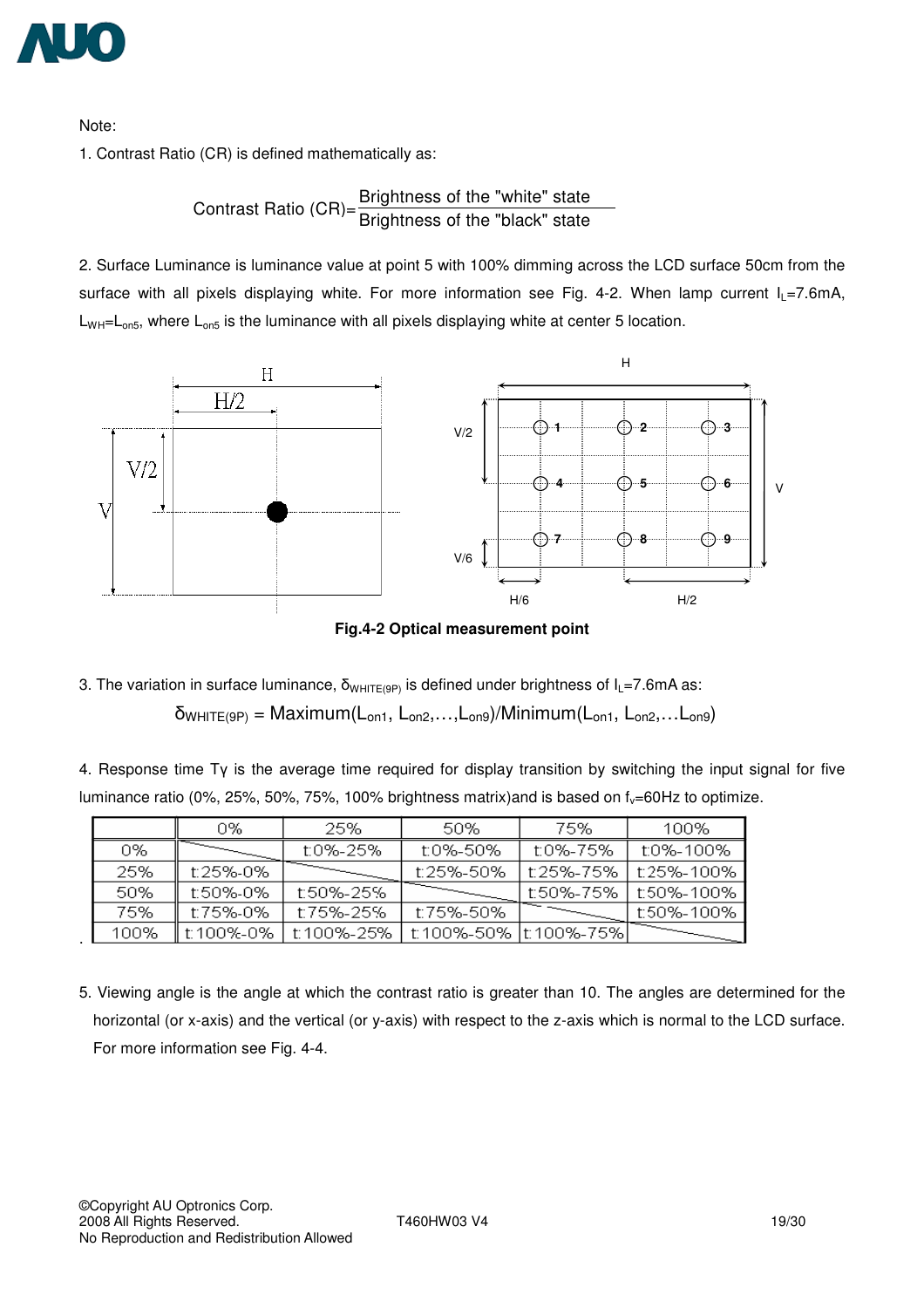



**Fig.4-4 Viewing angle definition**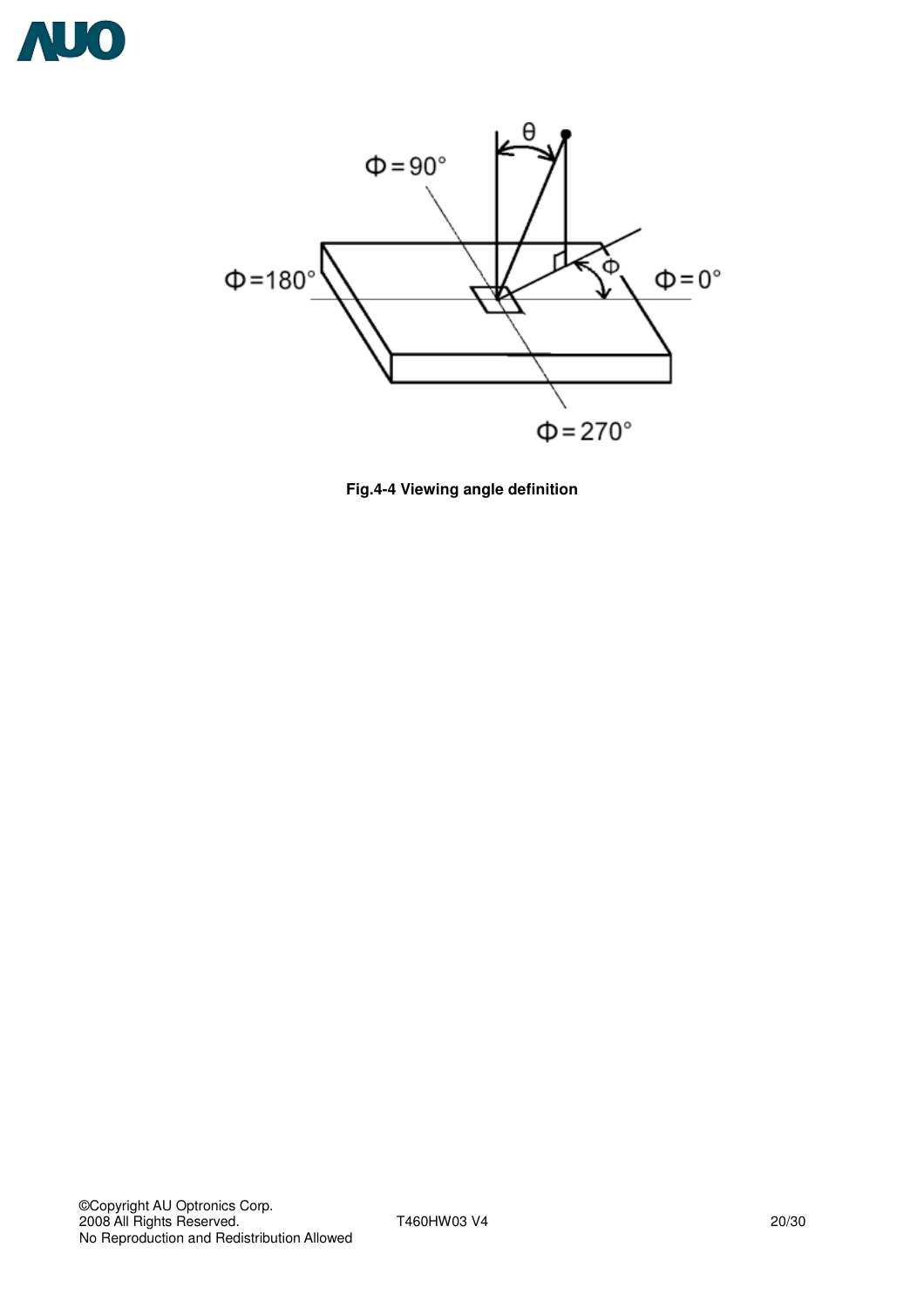

# **5. Mechanical Characteristics**

The contents provide general mechanical characteristics for the model T460HW03. In addition the figures in the next page are detailed mechanical drawing of the LCD.

|                          | Horizontal (typ.) | 1083.0 mm                    |  |
|--------------------------|-------------------|------------------------------|--|
| Outline Dimension        | Vertical (typ.)   | 627.0 mm                     |  |
|                          | Depth (typ.)      | 54.1 mm (with balance board) |  |
| Bezel Area               | Horizontal (typ.) | 1024.4 mm                    |  |
|                          | Vertical (typ.)   | 578.6 mm                     |  |
| Active Display Area      | Horizontal        | 1018.08 mm                   |  |
|                          | Vertical          | 572.67 mm                    |  |
| Weight                   | 15500g (Max)      |                              |  |
| <b>Surface Treatment</b> | Haze 12%, 3H      |                              |  |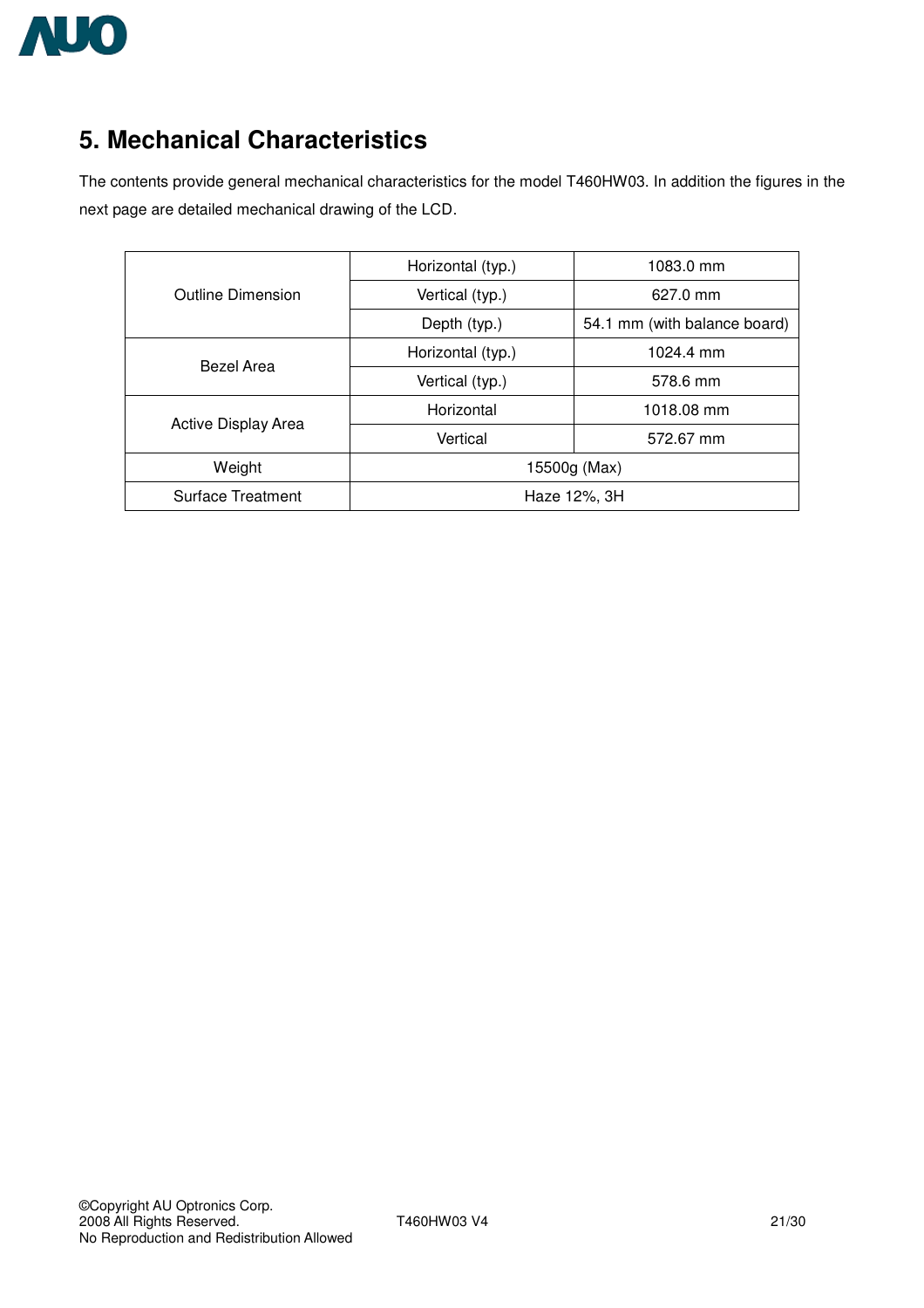

#### **2D Drawing (Front)**

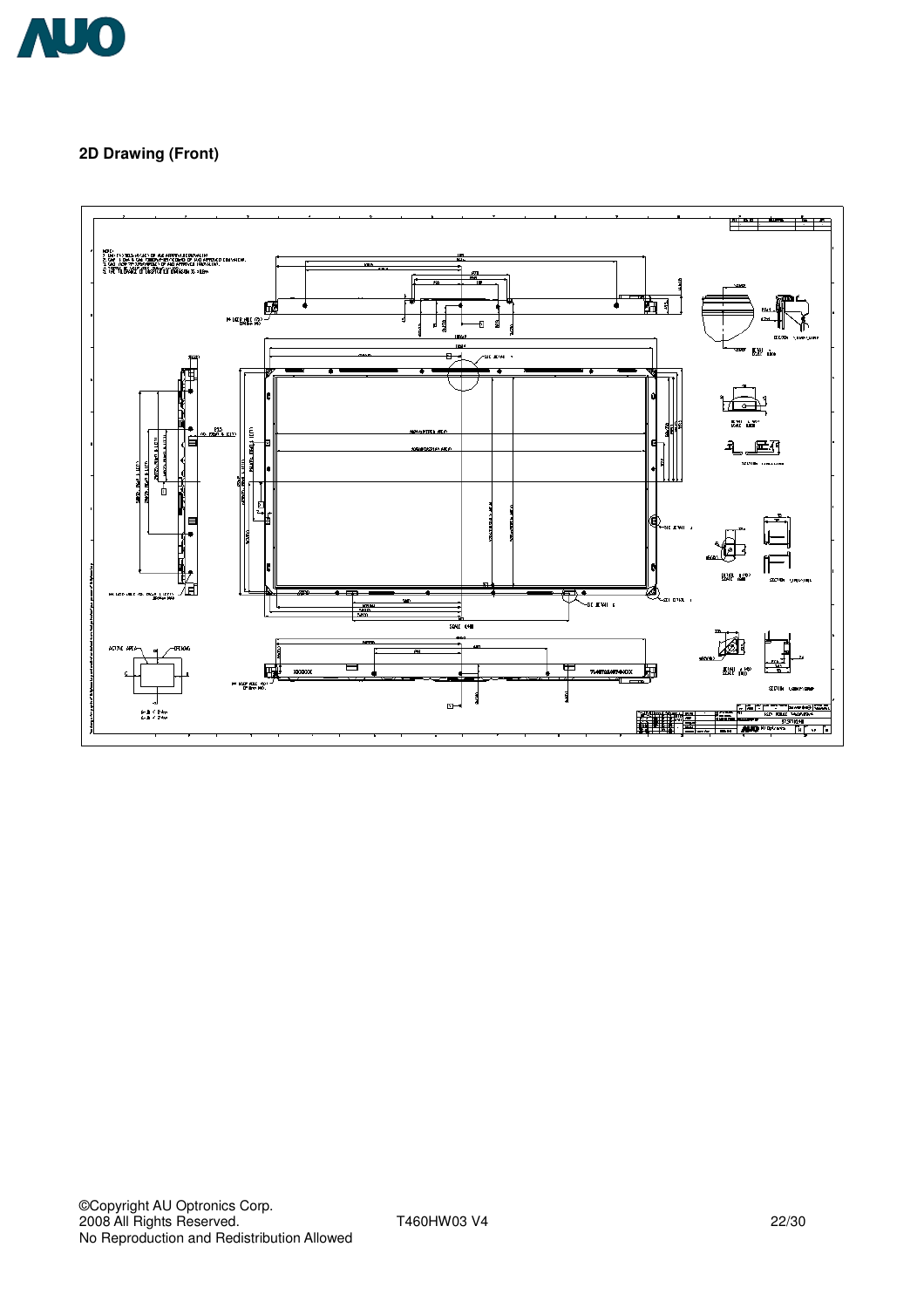

#### **2D Drawing (Rear)**

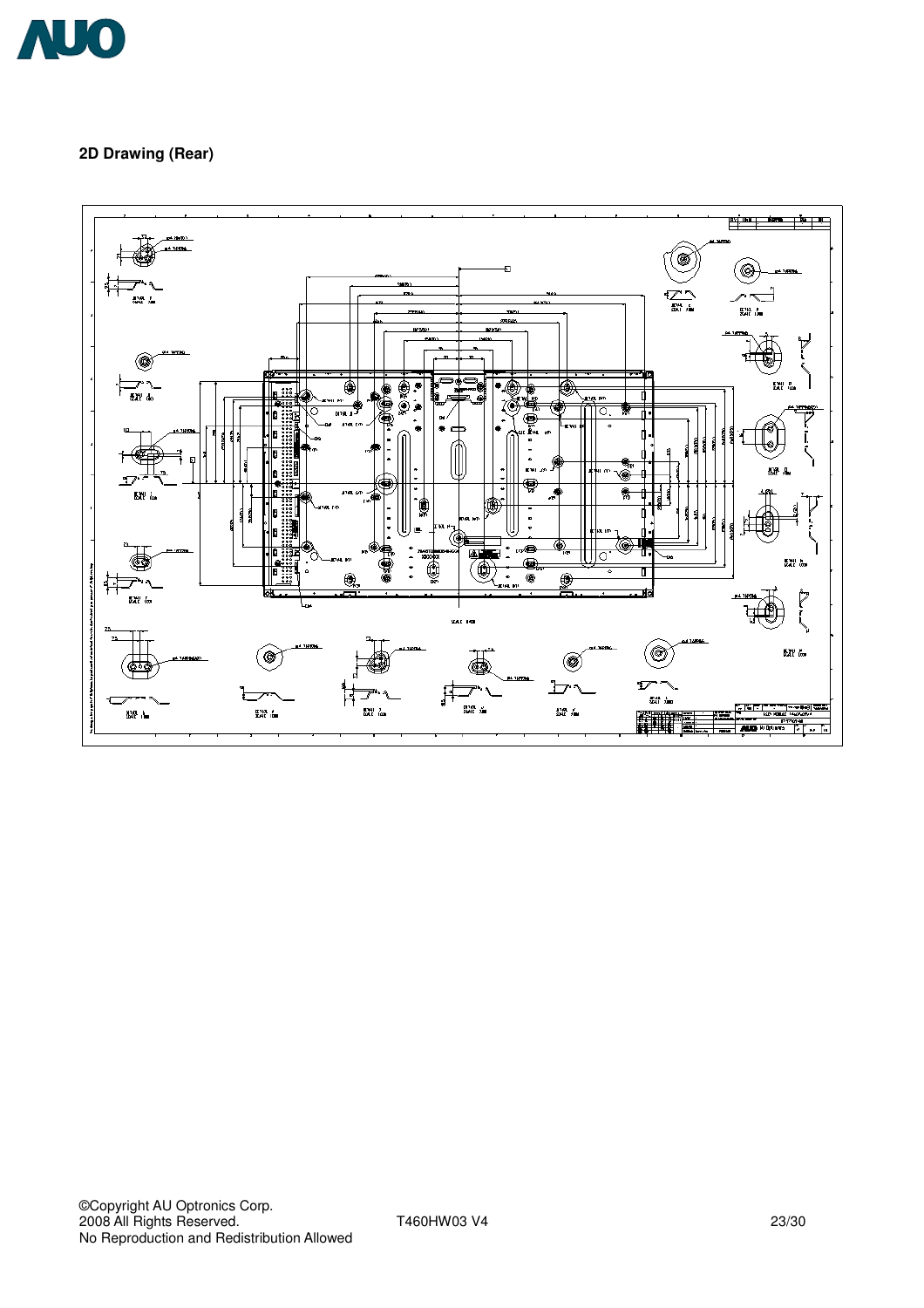

# **6. Reliability**

Panel condition in RA test

Brightness: 500nits

#### Lamp Current (Hot side): 7.6mA

| No             | Test Item                              | Condition                                                                                                                    |
|----------------|----------------------------------------|------------------------------------------------------------------------------------------------------------------------------|
| 1              | High temperature storage test          | Ta=60℃<br>300h                                                                                                               |
| 2              | Low temperature storage test           | Ta= -20℃<br>300h                                                                                                             |
| 3              | High temperature operation test        | Ta=50 $^\circ\!{\rm C}$<br>300h                                                                                              |
| 4              | Low temperature operation test         | Ta=-5℃<br>300h                                                                                                               |
| 5              | Vibration test<br>(non-operating)      | Wave form: random<br>Vibration level: 1.5G RMS<br>Bandwidth: 10-300Hz,<br>Duration: X, Y, Z 30min<br>One time each direction |
| 6              | Shock test<br>(non-operating)          | Shock level: 50G<br>Waveform: half since wave, 11ms<br>Direction: $\pm X$ , $\pm Y$ , $\pm Z$<br>One time each direction     |
| $\overline{7}$ | <b>Vibration test</b><br>(with carton) | Wave form: random<br>Vibration level: 1.5G RMS<br>Bandwidth: 10-200Hz,<br>Duration: X, Y, Z 30min<br>One time each direction |
| 8              | Drop test<br>(with carton)             | Height: 25.4cm<br>1 corner, 3 edges, 6 surfaces<br>(ASTMD4169-I)                                                             |

Result Evaluation Criteria

There should be no change which might affect the practical display function when the display quality test is conducted under normal operating condition.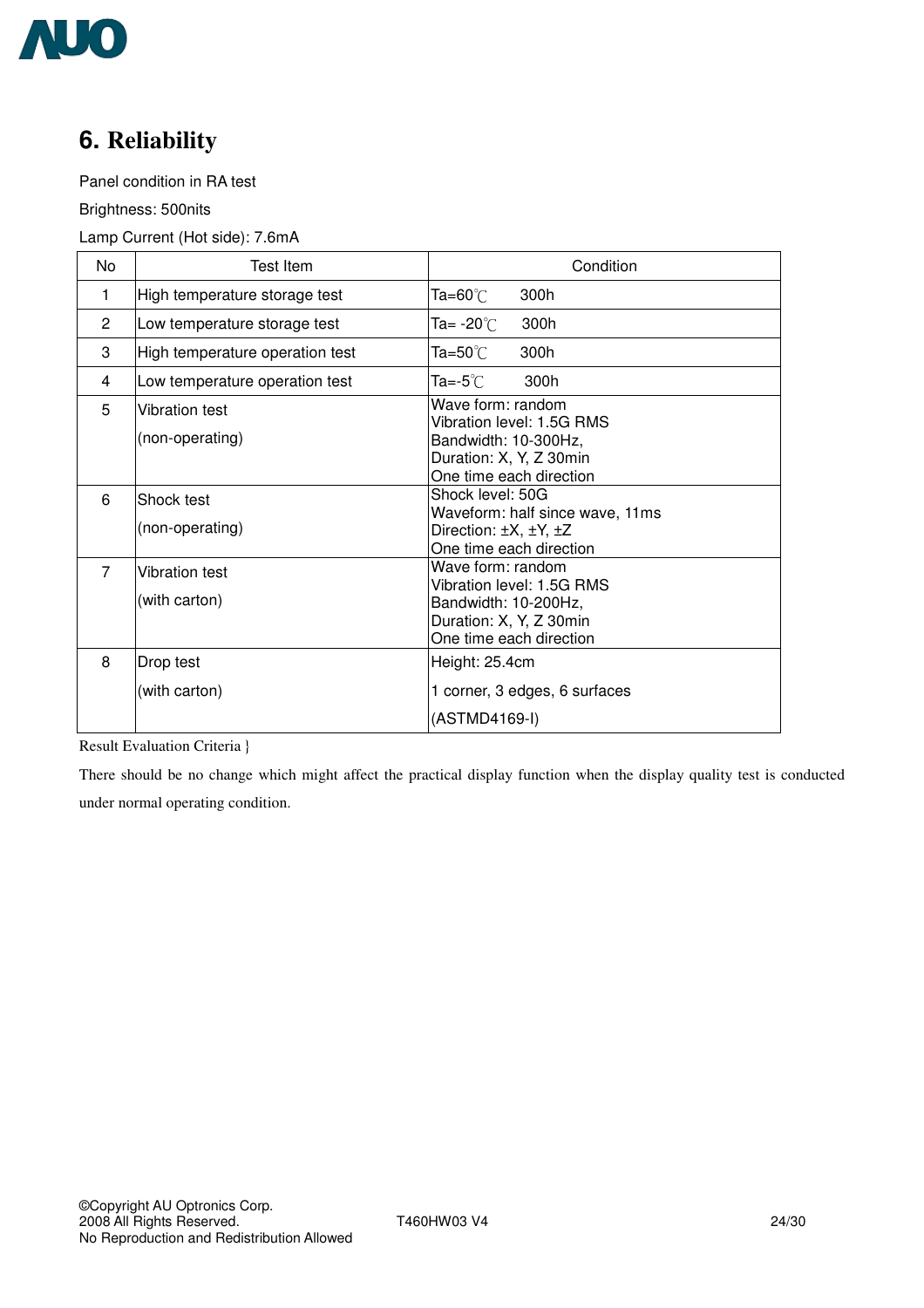

# **7. International Standard**

### **7-1. Safety**

- (1) UL6500, UL 60065 Underwriters Laboratories, Inc. (AUO file number: E204356) Standard for Safety of Information Technology Equipment Including electrical Business Equipment.
- (2) CAN/CSA C22.2 No. 950-95 Third Edition, Canadian Standards Association, Jan. 28, 1995 Standard for Safety of Information Technology Equipment Including Electrical Business Equipment.

(3) EN60950: 1992+A2: 1993+A2: 1993+C3: 1995+A4: 1997+A11: 1997 IEC 950: 1991+A1: 1992+A2: 1993+C3: 1995+A4:1996 IEC 60065: version 7th European Committee for Electro technical Standardization (CENELEC) EUROPEAN STANDARD for Safety of Information Technology Equipment Including Electrical Business Equipment.

### **7-2. EMC**

- (1) ANSI C63.4 "Methods of Measurement of Radio-Noise Emissions from Low-Voltage Electrical and Electrical Equipment in the Range of 9kHz to 40GHz. "American National standards Institute(ANSI), 1992
- (2) C.I.S.P.R "Limits and Methods of Measurement of Radio Interface Characteristics of Information Technology Equipment." International Special committee on Radio Interference.
- (3) EN 55022 "Limits and Methods of Measurement of Radio Interface Characteristics of Information Technology Equipment." European Committee for Electrotechnical Standardization. (CENELEC), 1998

### **7-3. Green Mark Description**

- (1) For Pb Free products, AUO will add  $(P_4)$  for identification.
- (2) For RoHS compatible products, AUO will add RoHS for identification.

**Note.** The Green Mark will be present only when the green documents have been ready by AUO Internal Green Team. (The definition of green design follows the AUO green design checklist.)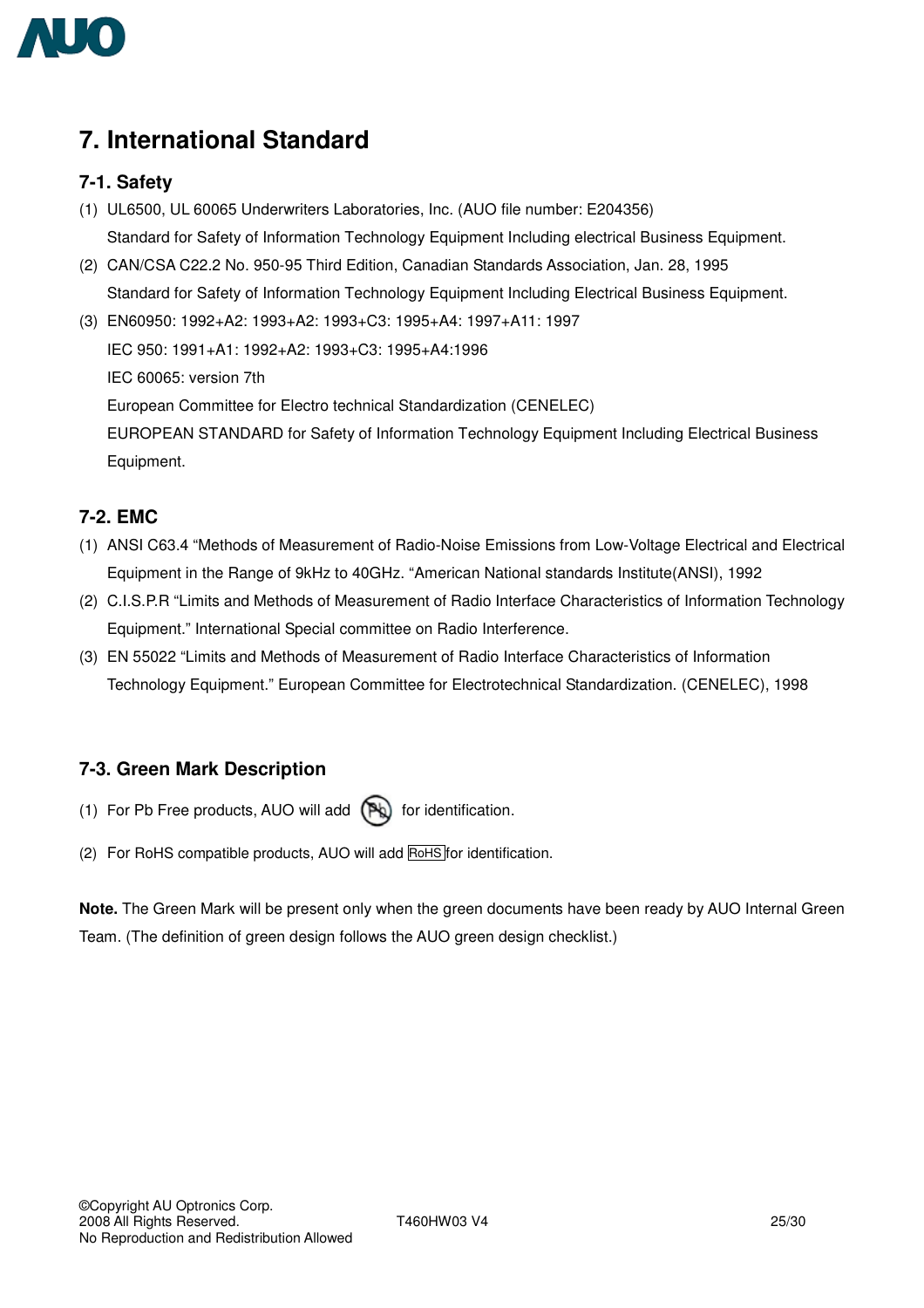

# **8. Packing**

## **Packing Instruction**

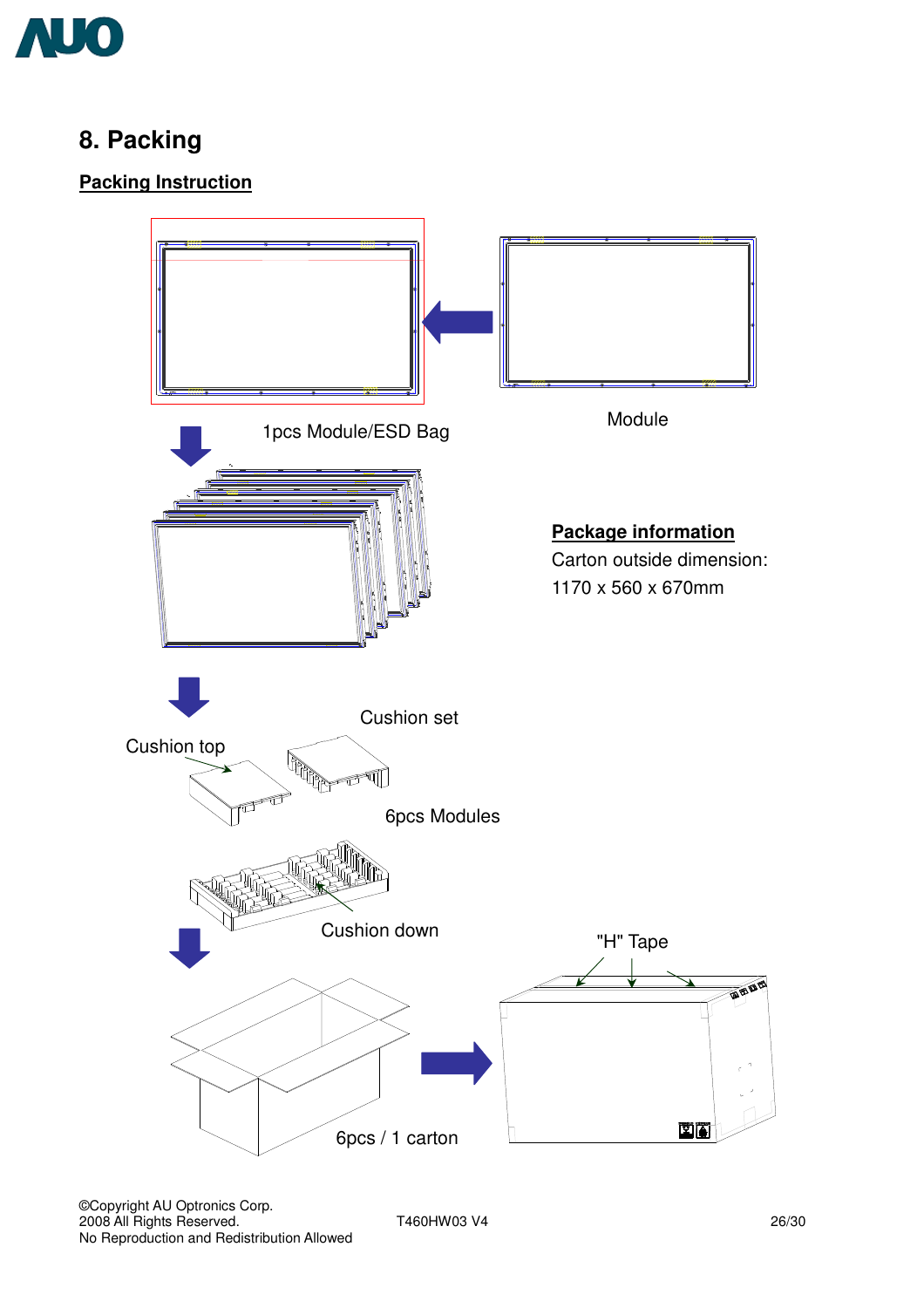

### **Pallet information**

By air cargo: (2 x 1) x 1 layers, one pallet put 2 boxes, total 12 pcs module.

Dimension: 1140 x 1180 x 810mm



By sea: (2 x 1) x 2 layers, one pallet put 2 boxes, stack 2 layers, total 24 pcs module.





Pallet dimension: 1140 x 1180 x 138mm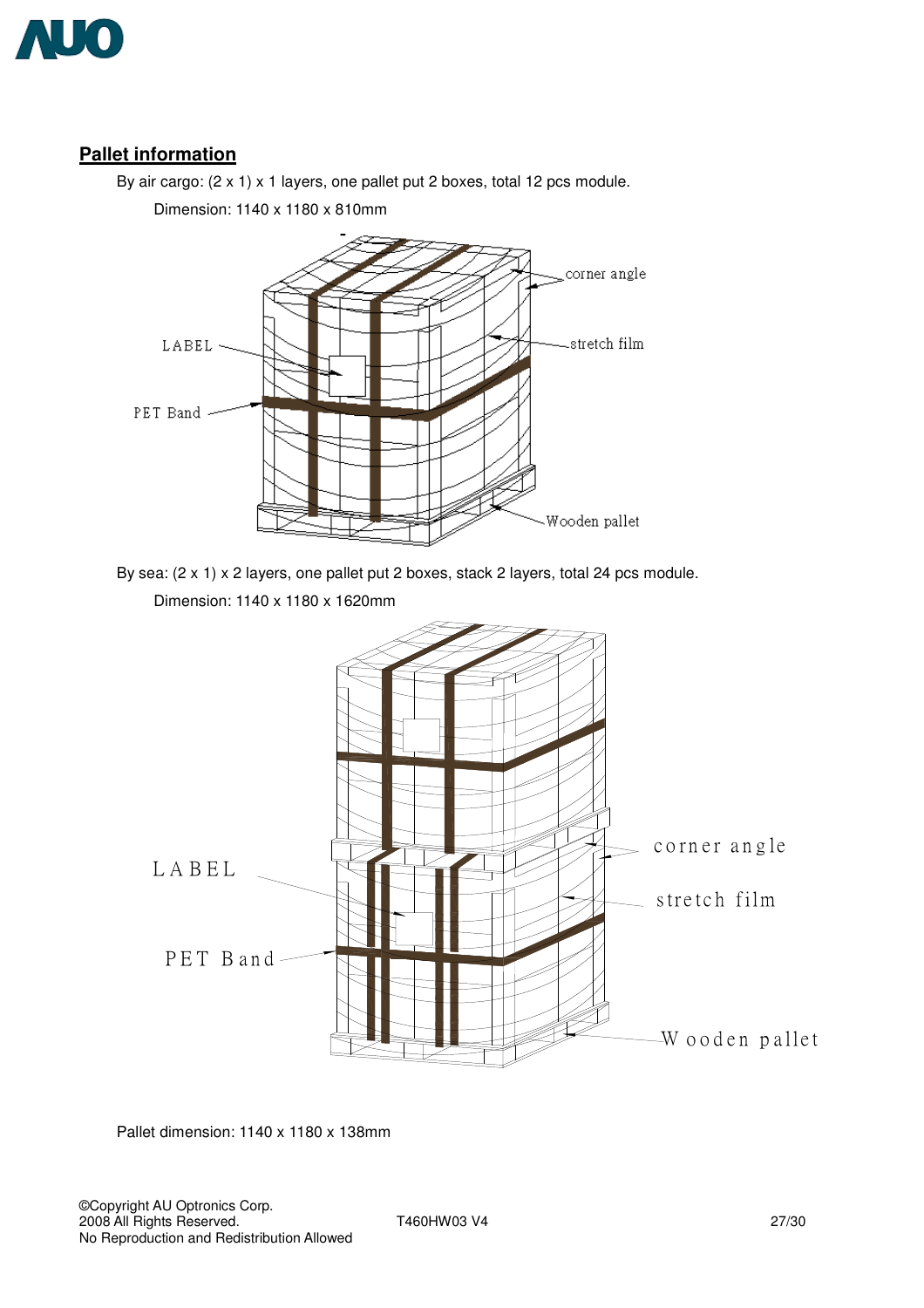

**Panel Label**



## **Carton Label**

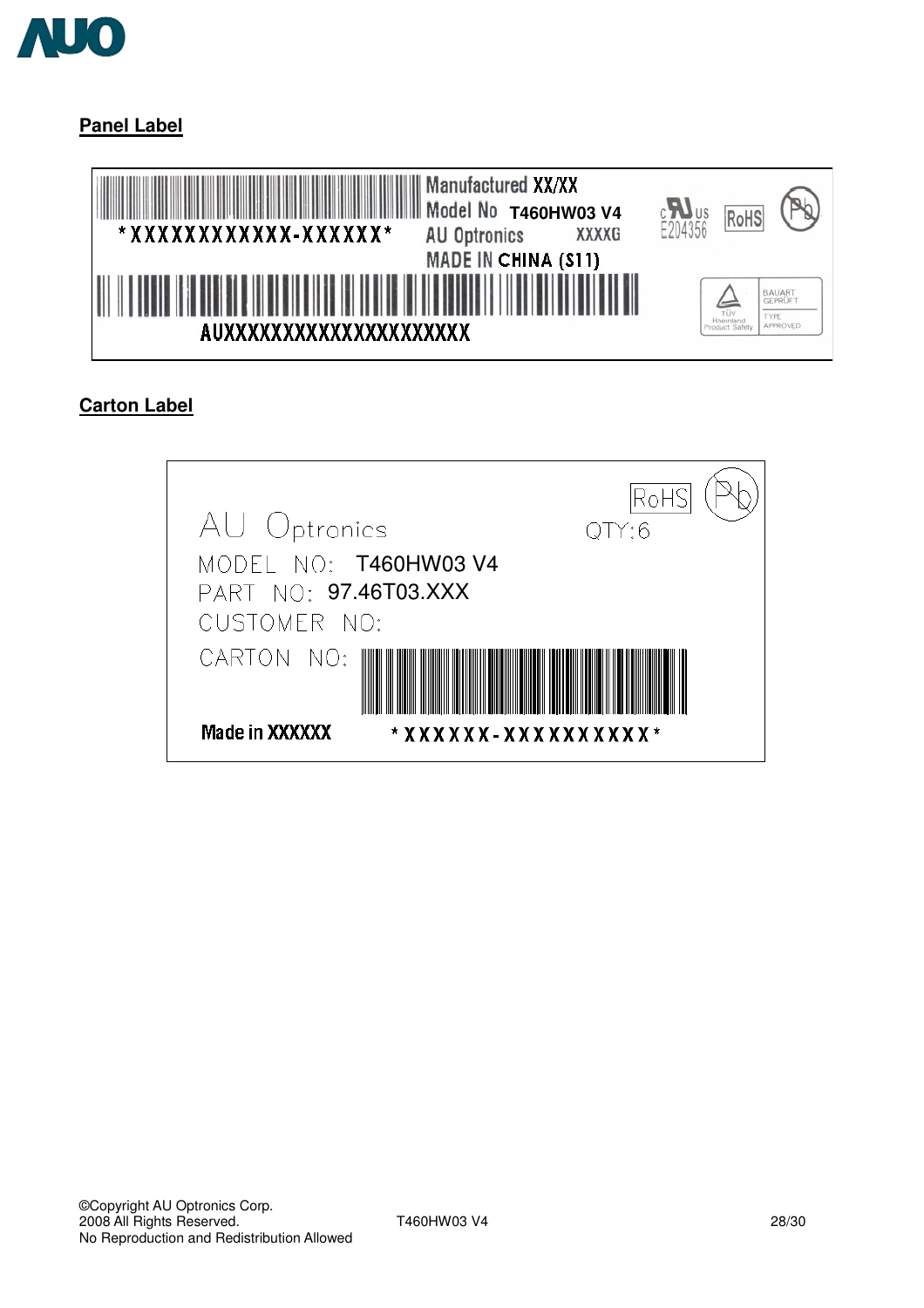

## **9. Precautions**

Please pay attention to the followings when you use this TFT LCD module.

#### **8-1 MOUNTING PRECAUTIONS**

- (1) You must mount a module using holes arranged on back side of panel
- (2) You should consider the mounting structure so that uneven force (ex. Twisted stress) is not applied to module. And the case on which a module is mounted should have sufficient strength so that external force is not transmitted directly to the module.
- (3) Please attach the surface transparent protective plate to the surface in order to protect the polarizer. Transparent protective plate should have sufficient strength in order to the resist external force.
- (4) You should adopt radiation structure to satisfy the temperature specification.
- (5) Acetic acid type and chlorine type materials for the cover case are not desirable because the former generates corrosive gas of attacking the polarizer at high temperature and the latter causes circuit break by electro-chemical reaction.
- (6) Do not touch, push or rub the exposed polarizers with glass, tweezers or anything harder than HB pencil lead. And please do not rub with dust clothes with chemical treatment. Do not touch the surface of polarizer for bare hand or greasy cloth. (Some cosmetics are detrimental to the polarizer.)
- (7) When the surface becomes dusty, please wipe gently with absorbent cotton or other soft materials like chamois soaks with petroleum benzene. Normal-hexane is recommended for cleaning the adhesives used to attach front/ rear polarizers. Do not use acetone, toluene and alcohol because they cause chemical damage to the polarizer.
- (8) Wipe off saliva or water drops as soon as possible. Their long time contact with polarizer causes deformations and color fading.
- (9) Do not open the case because inside circuits do not have sufficient strength.

### **8-2 OPERATING PRECAUTIONS**

- (1) The spike noise causes the mis-operation of circuits. It should be lower than following voltage:  $V = \pm 200$ mV (Over and under shoot voltage)
- (2) Response time depends on the temperature. (In lower temperature, it becomes longer.)
- (3) Brightness depends on the temperature. (In lower temperature, it becomes lower.) And in lower temperature, response time (required time that brightness is stable after turned on) becomes longer.
- (4) Be careful for condensation at sudden temperature change. Condensation makes damage to polarizer or electrical contacted parts. And after fading condensation, smear or spot will occur.
- (5) When fixed patterns are displayed for a long time, remnant image is likely to occur.
- (6) Module has high frequency circuits. Sufficient suppression to the electromagnetic interference shall be done by system manufacturers. Grounding and shielding methods may be important to minimize the interface.
- (7) The device listed in the product specification sheets was designed and manufactured for TV application.